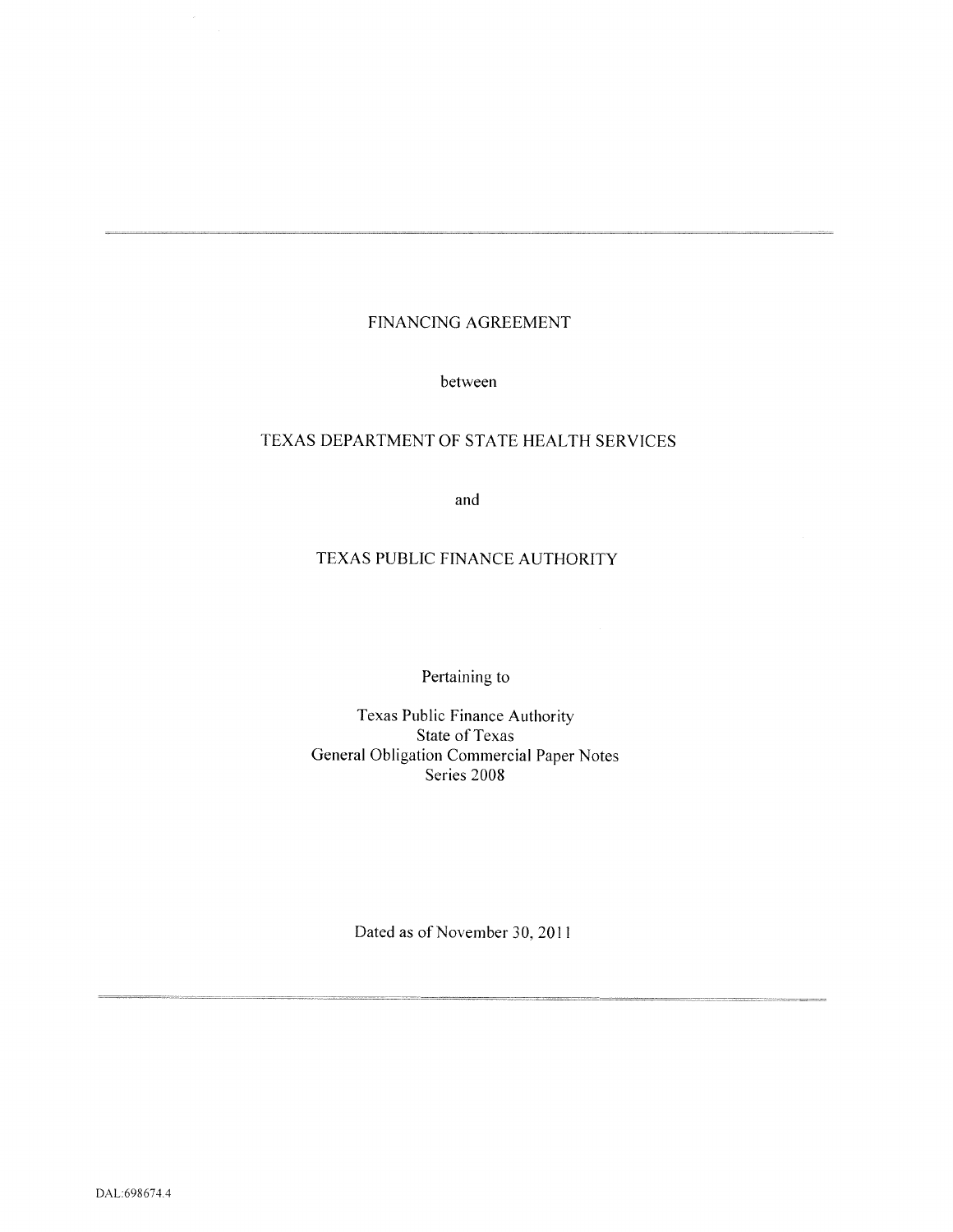# TABLE OF CONTENTS

Page Number

#### **ARTICLE I**

# DEFINITIONS AND OTHER PRELIMINARY MATTERS

## **ARTICLE II**

## **GENERAL REPRESENTATIONS AND WARRANTIES**

#### **ARTICLE III**

# THE PROJECT

## **ARTICLE IV**

#### THE NOTES

#### **ARTICLE V**

 $\mathcal{L}^{\mathcal{L}}$ 

## PARTICULAR AGREEMENTS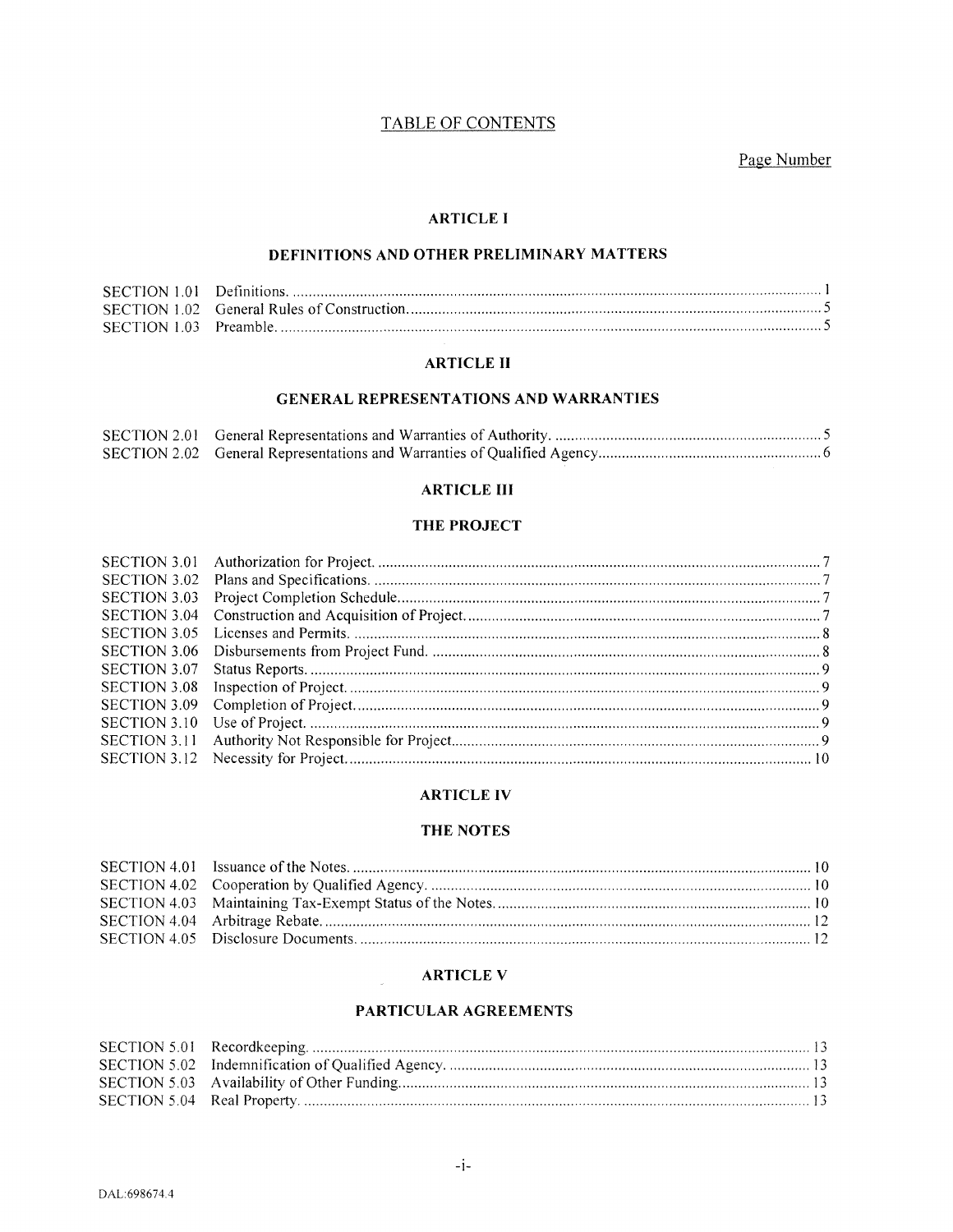## **ARTICLE VI**

# **MISCELLANEOUS PROVISIONS**

| <b>EXHIBIT A</b> | Description of the Project               |
|------------------|------------------------------------------|
| <b>EXHIBIT B</b> | Project Completion Schedule              |
| <b>EXHIBIT C</b> | Governmental Project Approvals           |
| <b>EXHIBIT D</b> | Form of Disbursement Certificate         |
| <b>EXHIBIT E</b> | Monthly Status Report Information        |
| <b>EXHIBIT F</b> | Form of Project Completion Certificate   |
| <b>EXHIBIT G</b> | Form of Project Substitution Certificate |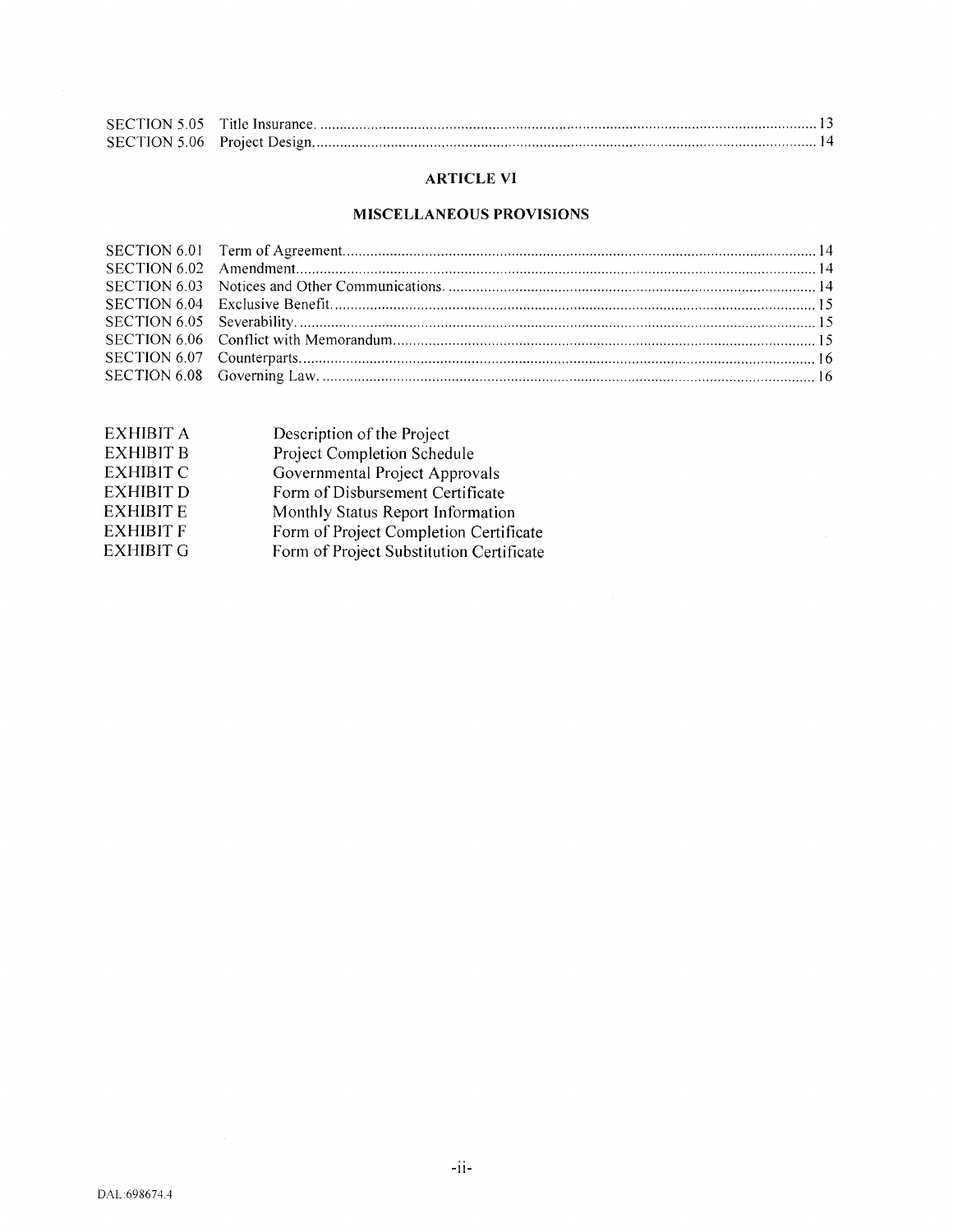#### **FINANCING AGREEMENT**

FINANCING AGREEMENT, dated as of November 30, 2011, between the TEXAS PUBLIC FINANCE AUTHORITY (the "Authority") and the TEXAS DEPARTMENT OF STATE HEALTH SERVICES (the "Qualified Agency");

#### **WITNESSETH:**

WHEREAS, the Authority is authorized to provide financing of certain projects (hereinafter defined) for certain agencies of the State of Texas through the issuance of commercial paper notes pursuant to certain provisions of the Texas Constitution and other statutory and regulatory authorities including, but not limited to, Article III, Section 50-g of the Texas Constitution, Chapters 1232, and 1371 Texas Government Code, as amended, and Part 10, Title 34, Texas Administrative Code (collectively, the "Authorizing Law");

WHEREAS, one or more projects of the Qualified Agency have been authorized in appropriations by the Legislature of the State; and

WHEREAS, the parties desire to provide for the financing by the Authority of certain projects for the Qualified Agency;

NOW, THEREFORE, in consideration of the premises, the parties hereto agree as follows:

## **ARTICLE I**

#### **DEFINITIONS AND OTHER PRELIMINARY MATTERS**

SECTION 1.01 Definitions.

Except as otherwise provided in this Financing Agreement, the capitalized terms in this Financing Agreement shall have the meanings specified in this section unless the context requires otherwise.

*Agency Act –* Title 1, Subtitle I, Chapter 531, Texas Government Code and all other statutes under which the Qualified Agency acts.

*Appropriation Act* - HB1, Acts 82nd Legislature, R.S. (2011), and any other act of the Legislature appropriating funds for the Project to the Qualified Agency.

 $Authority$  – the Texas Public Finance Authority or any successor thereto.

*Authority Regulations –* the regulations of the Authority in Part 10, Title 34, Texas Administrative Code, as amended.

*Authorized Agency Representative* – the chief administrative officer of the Qualified Agency or any member of the staff of the Qualified Agency designated by the chief administrative officer or by the governing body of the Qualified Agency as an authorized representative.

*Authorizing Law* - means the "Authorizing Law" as defined in the preamble of this Financing Agreement.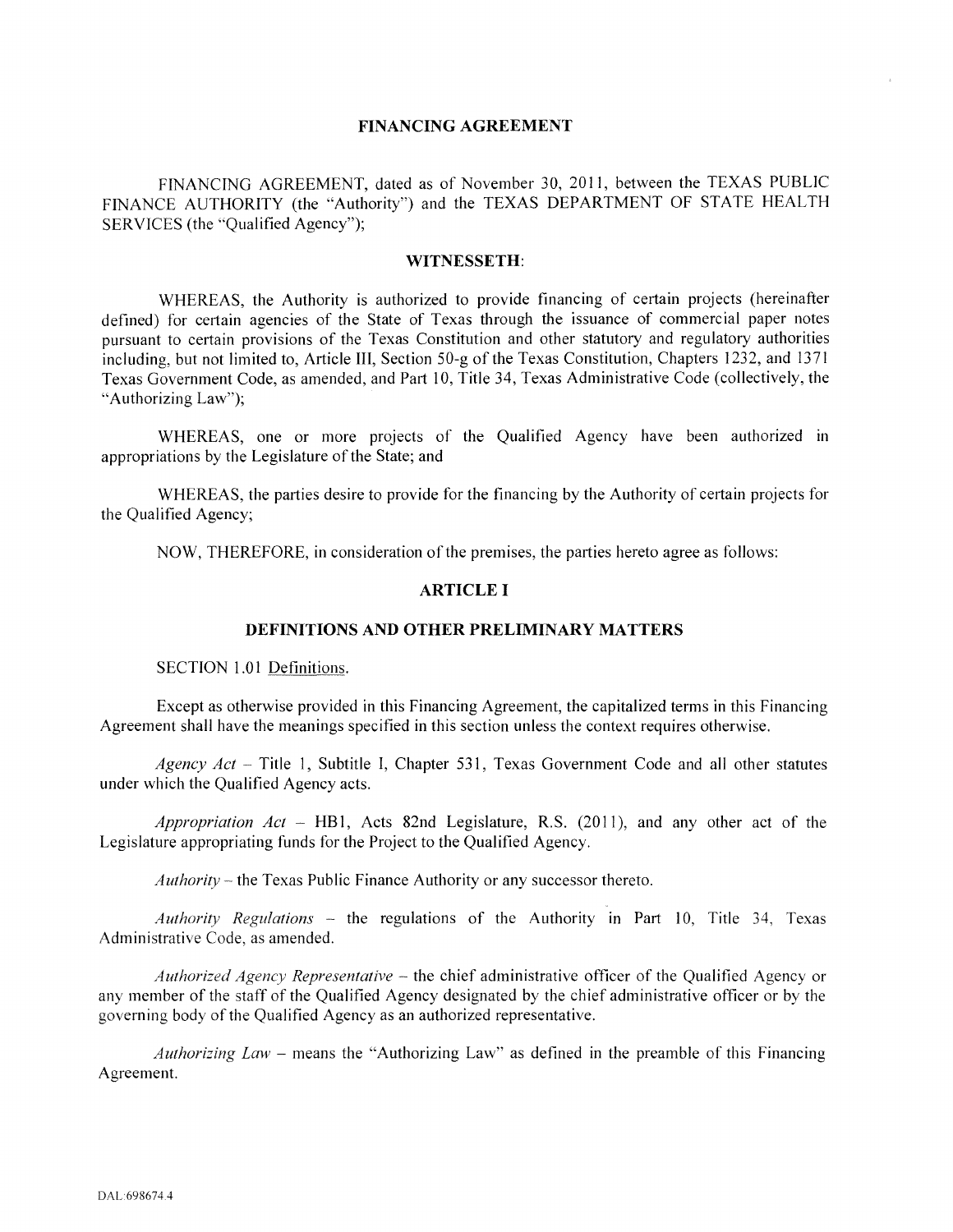*Available Construction Proceeds-* means Proceeds other than Proceeds used to refund the obligations refunded by the Notes (if any) and to pay issuance costs. For purposes of determining compliance with the spending requirements as of the end of each of the first three spending periods, available construction proceeds include the amount of future earnings that the Qualified Agency reasonably expected as of the issue date.

*Board* – the Board of Directors of the Authority.

*Bond Counsel* - any law firm experienced in matters relating to the issuance of tax-exempt obligations and engaged by the Board to render such services.

*Business Day-* any day on which the Comptroller and the Authority are open for business and on which financial institutions in the city where the principal corporate trust office of the Issuing and Paying Agent is located are not authorized by law or executive order to close.

*Closing-* with respect to each sale of Notes, the concurrent delivery of such Notes to, or upon the order of, the initial purchaser(s) in exchange for payment therefor.

#### *Closing Date-* the date of a Closing.

*Code* - the Internal Revenue Code of 1986, as amended, together with all published regulations promulgated thereunder and rulings issued with respect thereto by the United States Department of the Treasury or the Internal Revenue Service.

*Comptroller-* the Comptroller of Public Accounts of the State or any successor thereto, including the individual elected to serve as Comptroller of the State, the Deputy Comptroller, or such other official designated by law to serve or act in the capacity of the Comptroller.

*Construction Expenditures-* means capital expenditures that are allocable to the cost of real property or constructed personal property. Except as provided below, construction expenditures do not include expenditures for acquisitions of interests in land or other existing real property. Expenditures are not for the acquisition of an interest in existing real property other than land if the contract between the seller and the Qualified Agency requires the seller to build or install the property (e.g., a turnkey contract), but only to the extent that the property has not been built or installed at the time the parties enter into the contract. Constructed personal property means tangible personal property (or, if acquired pursuant to a single acquisition contract, properties) or specially developed computer software if: (i) A substantial portion of the property or properties is completed more than 6 months after the earlier of the date construction or rehabilitation commenced and the date the Qualified Agency entered into an acquisition contract; (ii) based on the reasonable expectations of the Qualified Agency, if any, or representations of the person constructing the property, with the exercise of due diligence, completion of construction or rehabilitation (and delivery to the Qualified Agency) could not have occurred within that 6-month period; and (iii) if the Qualified Agency itself builds or rehabilitates the property, not more than 75 percent of the capitalizable cost is attributable to property acquired by the Qualified Agency (e.g., components, raw materials, and other supplies). Specially developed computer software means any programs or routines used to cause a computer to perform a desired task or set of tasks, and the documentation required to describe and maintain those programs, provided that the software is specially developed and is functionally related and subordinate to real property or other constructed personal property.

*Costs of Issuance-* the "costs of issuance," as provided in the Authorizing Law and defined in the Resolution, incurred in connection with the issuance of the Notes.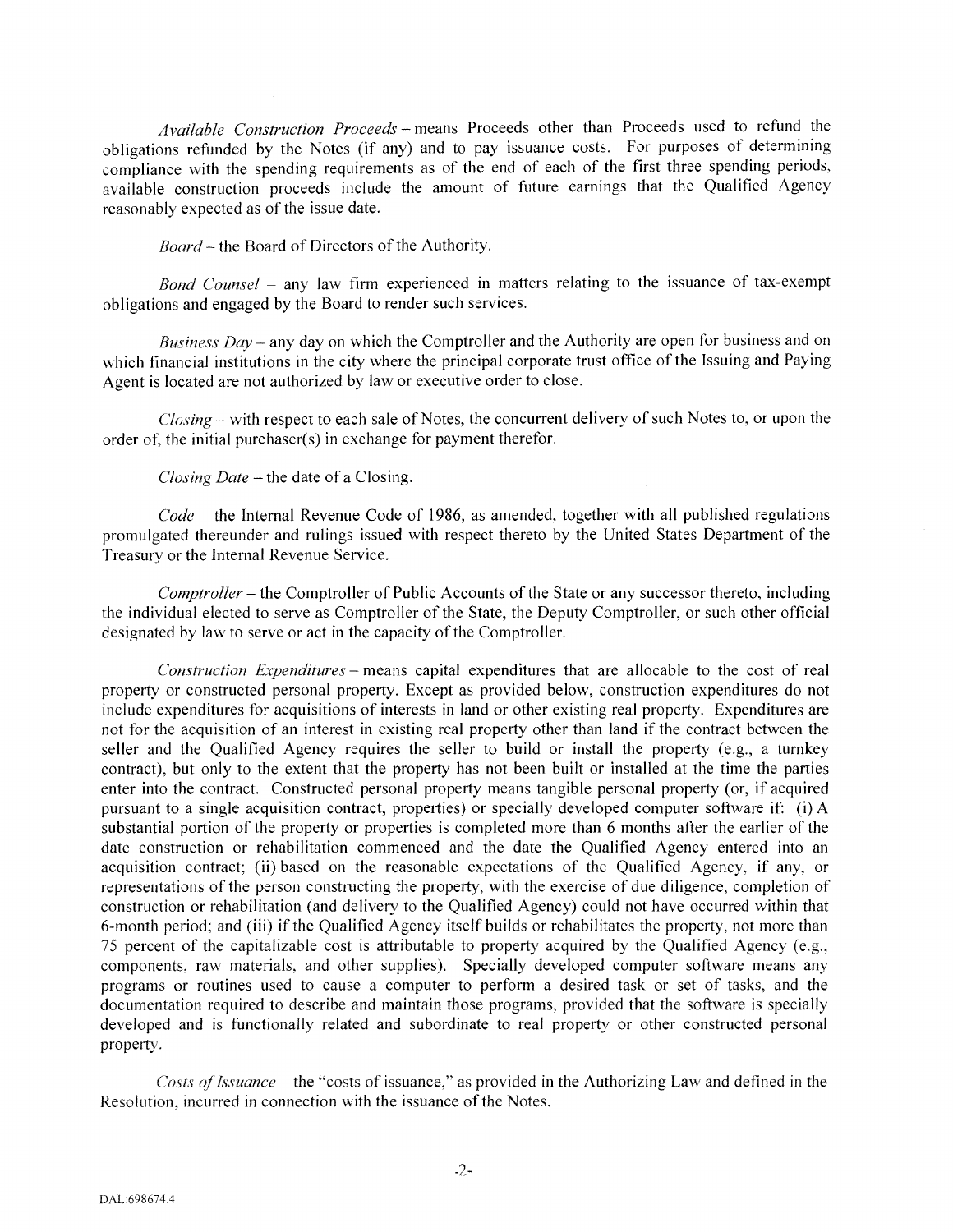*Disbursement Certificate* - a certificate of the Authorized Agency Representative for the disbursement of funds from the appropriate account of the Project Fund, in substantially the fonn of Exhibit D of this Financing Agreement.

*Disclosure Documents-* collectively, the Offering Memorandum and any amendments thereto.

*Event of Taxability - any act or omission that could adversely affect the excludability of the* interest on any Note from the gross income of the owner of the Note.

*Executive Director* – the Executive Director of the Authority, or any member of the staff of the Authority authorized by the Board to perform the duties of the Executive Director.

*Facility Contract –* any contract, entered into by the Qualified Agency after the effective date of this Financing Agreement, for the design, engineering, acquisition, construction, equipping, repair, or renovation of any facilities financed for the Qualified Agency in whole or part with proceeds of the Notes.

*Financing Agreement-* this Financing Agreement, and any amendments hereto.

*Gross Proceeds-* means any Proceeds and any Replacement Proceeds.

*Interest and Sinking Fund* - the fund by that name created pursuant to Section 4.01 of the Resolution for the purpose of paying Note Obligations.

*Investment Proceeds-* means any amounts actually or constructively received from investing Proceeds.

*Legislative Budget Board-* the joint committee of the Legislature that develops recommendations for legislative appropriations for the state agencies.

Legislature - the Legislature of the State.

*Memorandum* - the Memorandum of Understanding, dated as of May 7, 2008, between the Authority and the Qualified Agency, and any amendments thereto.

*Notes –* any obligations issued by the Authority from time to time to finance or refinance the Project.

*Offering Memorandum* – the final official disclosure document authorized by the Authority to be used in connection with the sale of the Notes.

*Plans and Specifications-* the plans and specifications for the Project Component(s), as amended or supplemented.

*Proceeds* - means any Sale Proceeds, Investment Proceeds, and Transferred Proceeds of the Notes which are attributable to financing the Project.

*Project-* collectively, the Project Components.

*Project Completion Amount-* the aggregate amount of the cost of all of the Project Components, as set forth in Exhibit A to this Financing Agreement.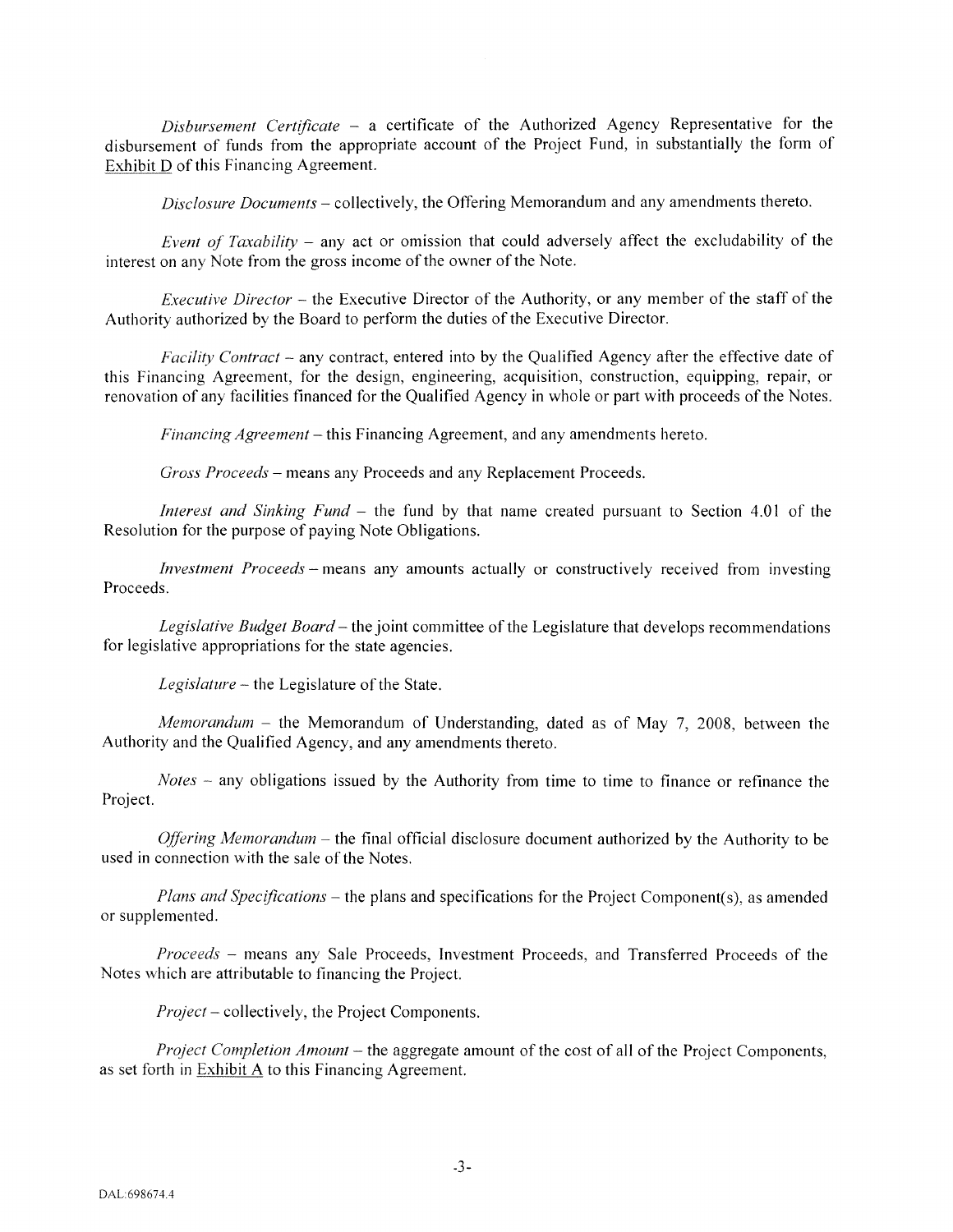*Project Completion Certificate* - a certificate of an Authorized Agency Representative delivered on behalf of the Qualified Agency, pursuant to this Financing Agreement, to the effect that the Project has been completed (or that no further proceeds of the Notes are required for the payment of Project Costs), in substantially the form set forth in Exhibit F to this Financing Agreement.

*Project Completion Date* - the date that the Project is completed, as certified in the Project Completion Certificate.

*Project Completion Schedule* – the schedule projecting the rate of expenditure of proceeds of the Notes for the payment of Project Costs which is set forth in **Exhibit B** to this Financing Agreement.

*Project Component* – each respective item (or part of an item) in the Appropriation Act that has been approved to be financed with proceeds of the Notes, as described in Exhibit A to this Financing Agreement.

*Project Costs* - any costs associated with the Project that are authorized under the Authorizing Law to be paid with proceeds of the Notes.

*Project Financing Documents-* collectively, all documents furnished by the Qualified Agency to the Authority in connection with the financing of the Project and issuance of the Notes, including (without limitation) the Memorandum, the Request for Financing, this Financing Agreement, each Disbursement Certificate, any Project Substitution Certificate, and the Project Completion Certificate.

*Project Fund-* the fund by that name and any other project fund created pursuant to Section 4.01 of the Resolution.

*Project Substitution Certificate* - a certificate of an Authorized Agency Representative to the effect that a Project Component is to be substituted for, in substantially the form set forth as an exhibit to this Financing Agreement.

*Qualified Agency –* the "Qualified Agency" as defined in the preamble of this Financing Agreement or any successor thereto.

*Regulations* - means the temporary or final Income Tax Regulations applicable to the Notes pursuant to sections 141 through 150 of the Code. Any reference to a section of the Regulations shall also refer to any successor provision to such section hereafter promulgated by the Internal Revenue Service pursuant to sections 141 through 150 of the Code and applicable to the Notes.

*Replacement Proceeds* – has the meaning set forth in Section 1.148-1(c) of the Regulations and generally includes amounts that have a sufficiently direct nexus to the Notes or to the governmental purpose of the Notes to conclude that the amounts would have been used for that governmental purpose if the proceeds of the Notes were not used or to be used for that governmental purpose. For this purpose, the mere availability or preliminary earmarking of amounts for a governmental purpose does not in itself establish a sufficient nexus to cause those amounts to be replacement proceeds. Replacement proceeds include, but are not limited to, sinking funds and pledged funds.

*Request for Financing-* the letter or other communication from the Qualified Agency to the Authority requesting financing for the Project, and any supplements thereto.

*Resolution* – the resolution of the Authority adopted on March 6, 2008 pursuant to which the Notes are authorized to be issued, and any amendments and supplements thereto.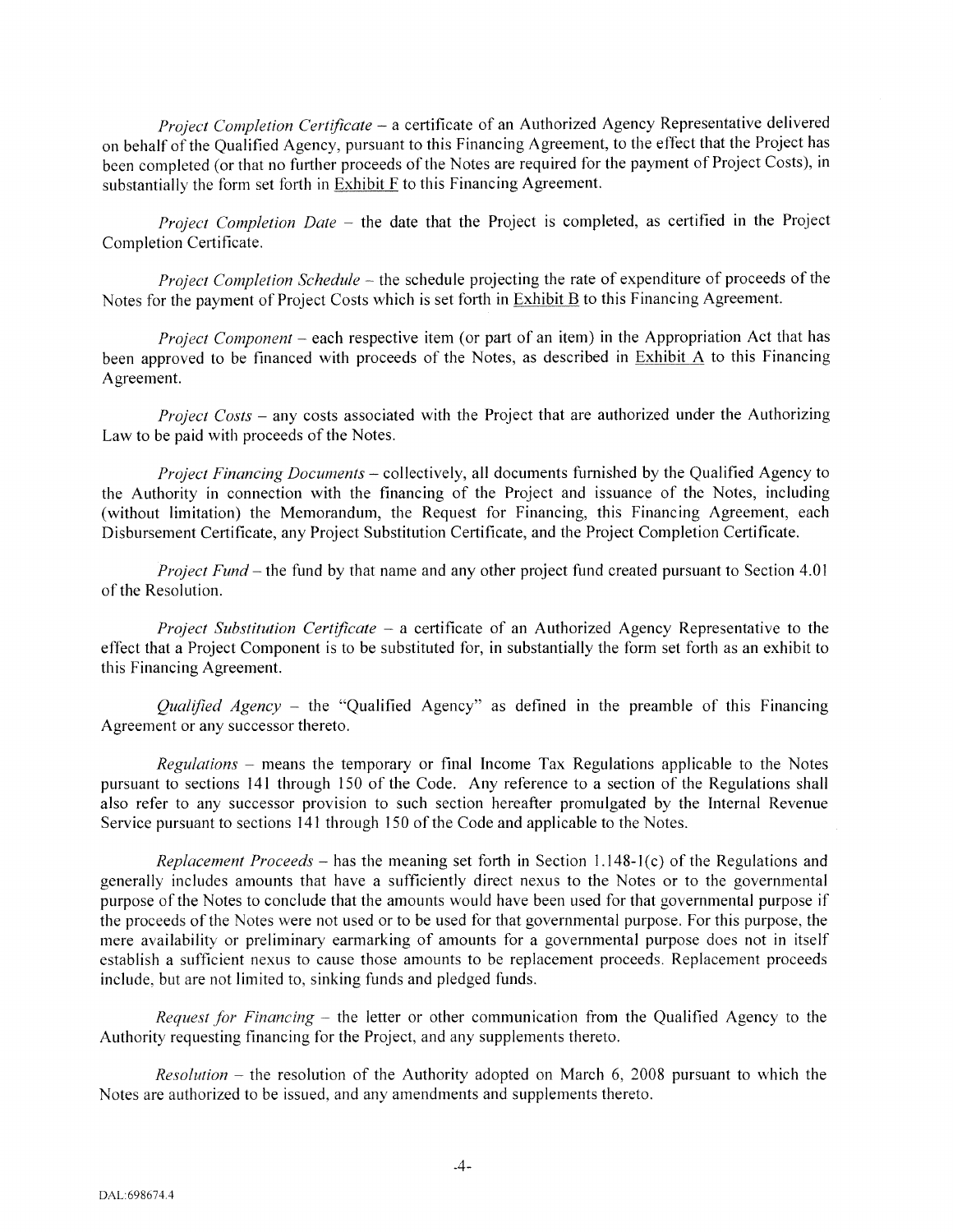*Sale Proceeds* - means any amounts actually or constructively received from the sale (or other disposition) of any Note, including amounts used to pay underwriters' discount or compensation and accrued interest other than pre-issuance accrued interest.

*State-* the State of Texas.

*Transferred Proceeds* - means transferred proceeds as defined in Section 1.148-9 of the Regulations which includes Proceeds of any Notes used to refund Notes outstanding prior to the Closing Date.

SECTION I.02 General Rules of Construction.

(a) A capitalized term used in this Financing Agreement that is not defined herein and that is defined in the Resolution shall have the meaning assigned to it in the Resolution.

(b) Whenever in this Financing Agreement the context requires:

(I) a reference to the singular number includes the plural and vice versa; and

(2) a word denoting gender includes the masculine, feminine, and neuter.

(c) The table of contents and the titles given to any article or section of this Financing Agreement are for convenience only and are not intended to modify the article or section.

SECTION I.03 Preamble.

The statements and findings in the preamble of this Financing Agreement are hereby adopted and made a part of the Financing Agreement.

## **ARTICLE II**

## **GENERAL REPRESENTATIONS AND WARRANTIES**

SECTION 2.0I General Representations and Warranties of Authority.

The Authority represents and warrants as follows:

(I) the Authority is a validly existing agency of the State authorized to operate under the Texas Public Finance Authority Act, Chapter 1232, Texas Government Code, as amended;

(2) the Authority has full power and authority to execute and deliver this Financing Agreement, perform its obligations thereunder, and carry out the transactions contemplated hereby;

(3) the Authority has duly authorized the execution and delivery of this Financing Agreement and the performance of its obligations thereunder;

(4) the execution and delivery of this Financing Agreement, the consummation of the transactions contemplated hereby, the performance of its obligations hereunder, and the compliance with the terms hereof by the Authority will not conflict with, or constitute a default under, any law (including administrative rule), judgment, decree, order, permit, license,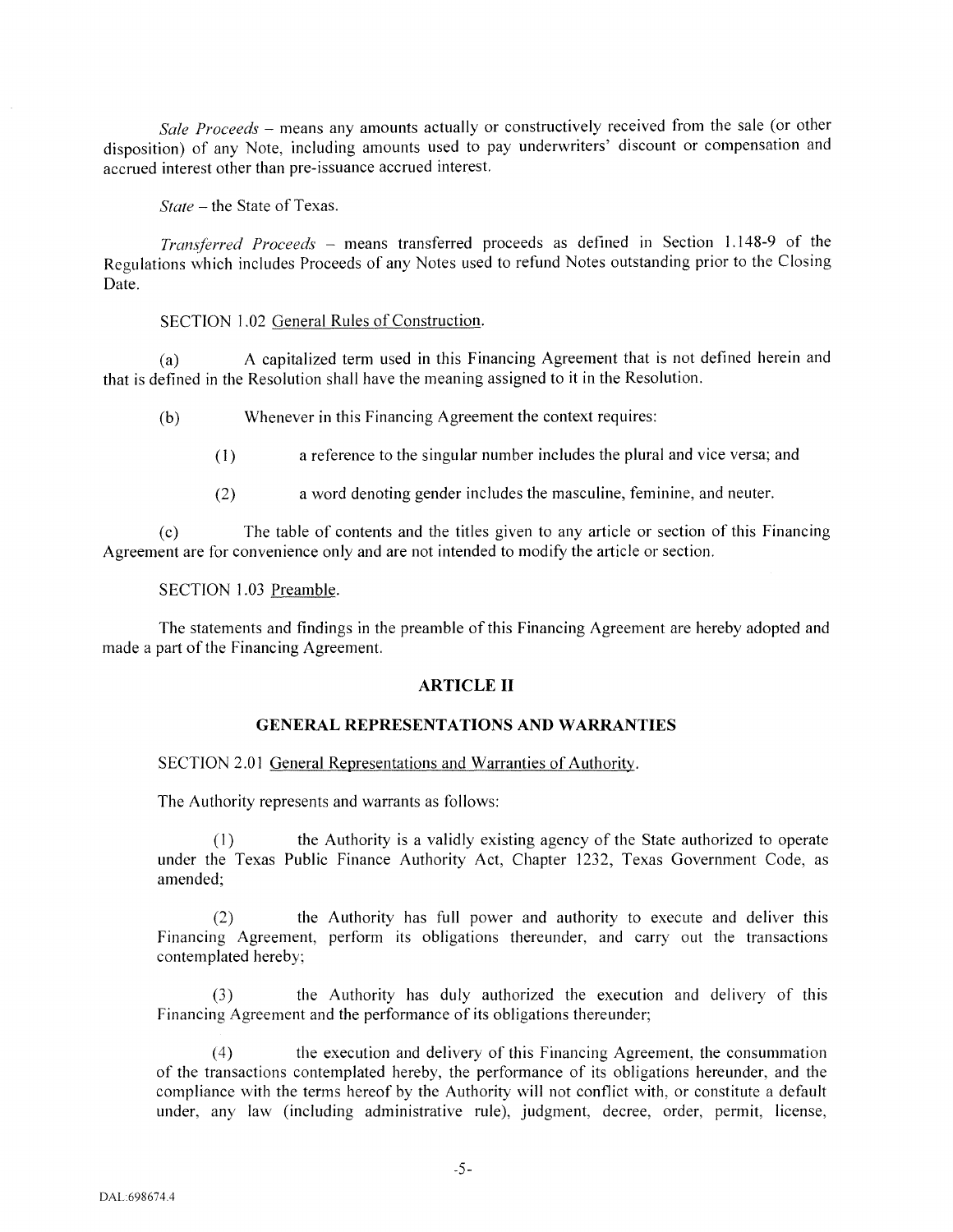agreement, mortgage, lease, or other instrument to which the Authority is subject or by which it is bound;

(5) the Authority has full power and authority to issue the Notes, to cause funds to be made available to finance the Project in accordance with the Resolution and this Financing Agreement and to perform its obligations under the Resolution;

(6) the Resolution has been duly adopted by the Authority, is in full force and effect, and constitutes the legal, valid, and binding act of the Authority;

(7) this Financing Agreement, when duly executed and delivered by the Authority, will constitute a legal, valid, and binding obligation of the Authority; and

(8) the Authority has not revoked its authorization of the Qualified Agency to declare official intent on behalf of the Authority for purposes of the Code.

SECTION 2.02 General Representations and Warranties of Qualified Agency.

The Qualified Agency represents and warrants, as follows:

(1) the Qualified Agency is a validly existing agency of the State authorized to operate under the Agency Act;

(2) the Qualified Agency has full power and authority to execute and deliver the Project Financing Documents, perform its obligations thereunder, and carry out the transactions contemplated thereby;

(3) the Qualified Agency has duly authorized the execution and delivery of the Project Financing Documents and the performance of its obligations thereunder;

( 4) the execution and delivery of the Project Financing Documents, the consummation of the transactions contemplated thereby, the performance of its obligations thereunder, and the compliance with the terms thereof by the Qualified Agency will not conflict with, or constitute a default under, any law (including administrative rule), judgment, decree, order, permit, license, agreement, mortgage, lease, or other instrument to which the Qualified Agency is subject or by which the Qualified Agency or any of its property are bound;

(5) the Qualified Agency is not in violation of any law, which violation could adversely affect the consummation of the transactions contemplated by the Project Financing Documents; and

(6) the Project Financing Documents, when duly executed and delivered by the Qualified Agency, as appropriate, will constitute legal, valid, and binding obligations of the Qualified Agency.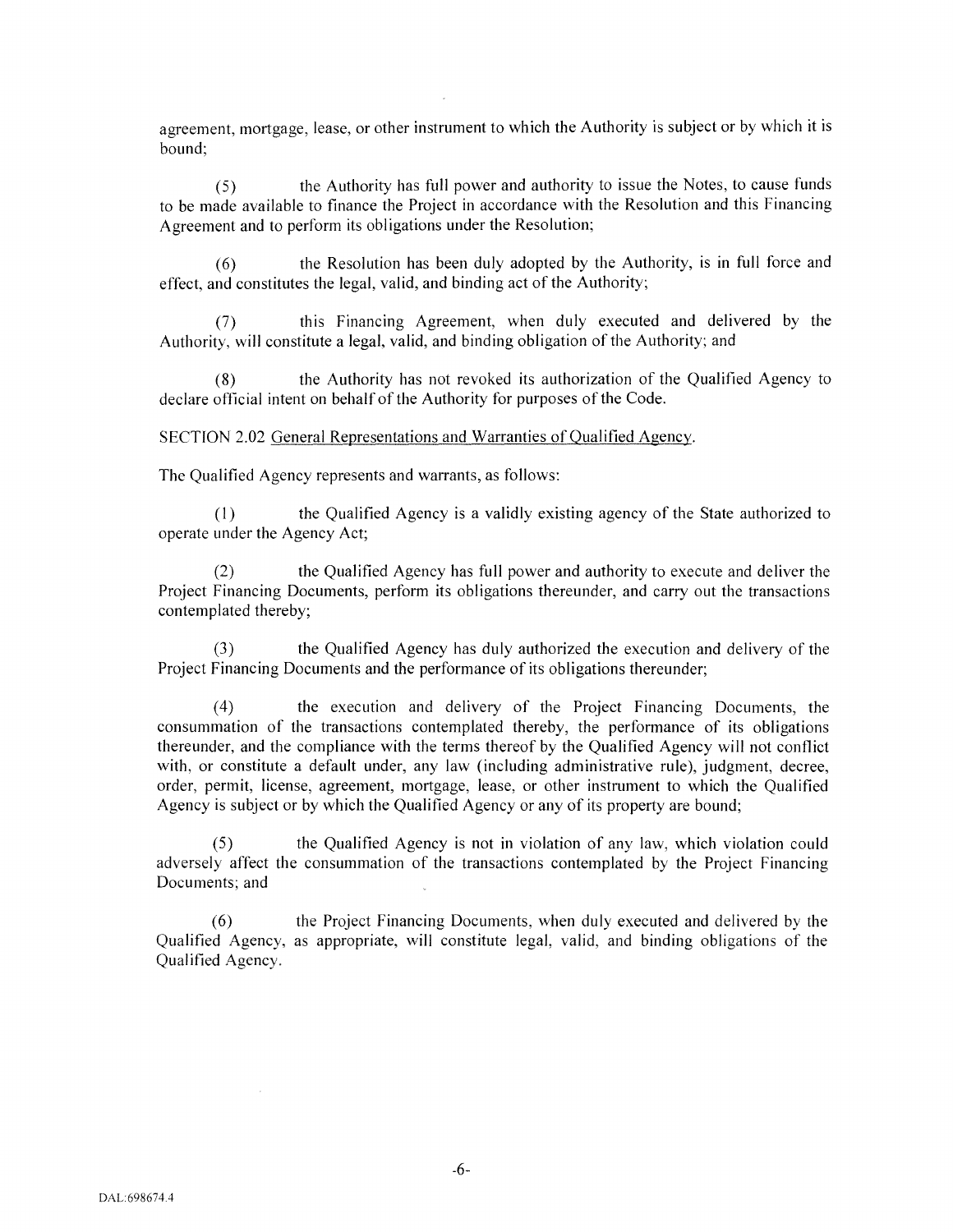# **ARTICLE III**

## **THE PROJECT**

## SECTION 3.01 Authorization for Project.

(a) The Qualified Agency represents that the Project has been authorized by the Appropriation Act or other statute and that all of the Project Costs to be paid with proceeds of the Notes will be incurred for the acquisition, construction, equipping, major repair, or renovation of facilities and will otherwise be lawful expenditures of the Qualified Agency.

(b) The Qualified Agency represents that the description of each Project Component set forth in Exhibit A to this Financing Agreement is accurate.

(c) The Qualified Agency represents that it has submitted specific plans for the Project to the Legislative Budget Board and, if required by the Appropriation Act, such plans have been approved by the Legislative Budget Board.

## SECTION 3.02 Plans and Specifications.

(a) The Qualified Agency shall cause the Plans and Specifications to be prepared and shall maintain the Plans and Specifications with its official records.

(b) The Authority and its authorized agents may inspect the Plans and Specifications at reasonable times.

# SECTION 3.03 Project Completion Schedule.

(a) As of the Closing Date, the Qualified Agency reasonably expects that the Project Completion Amount will be expended within the time periods set forth in Exhibit B hereto. The Qualified Agency represents that it is not aware of any fact or circumstance that could cause the entire Project Completion Amount not to be expended as set forth in the Project Completion Schedule, as amended from time to time.

Upon becoming aware of any circumstances that will result in a deviation from Exhibit B hereto of \$2,000,000 or more, the Qualified Agency shall notify the Executive Director of the amount and nature of such deviation.

(c) Upon becoming aware of any circumstances that will result in the expenditure for Project Costs in any "Expenditure Period" (as set forth in Exhibit B hereto) of an aggregate amount that is less than the amount set forth in Exhibit B hereto for such Expenditure Period, the Qualified Agency shall notify the Executive Director of (I) such aggregate expenditure amount, and (2) the reason(s) that such expenditure amount will be less than the amount set forth in Exhibit B hereto.

## SECTION 3.04 Construction and Acquisition of Project.

(a) The Qualified Agency shall cause the acquisition, construction, equipping, repair, and/or renovation of the Project to be completed with due diligence substantially in accordance with the Plans and Specifications and in a good and workman-like manner.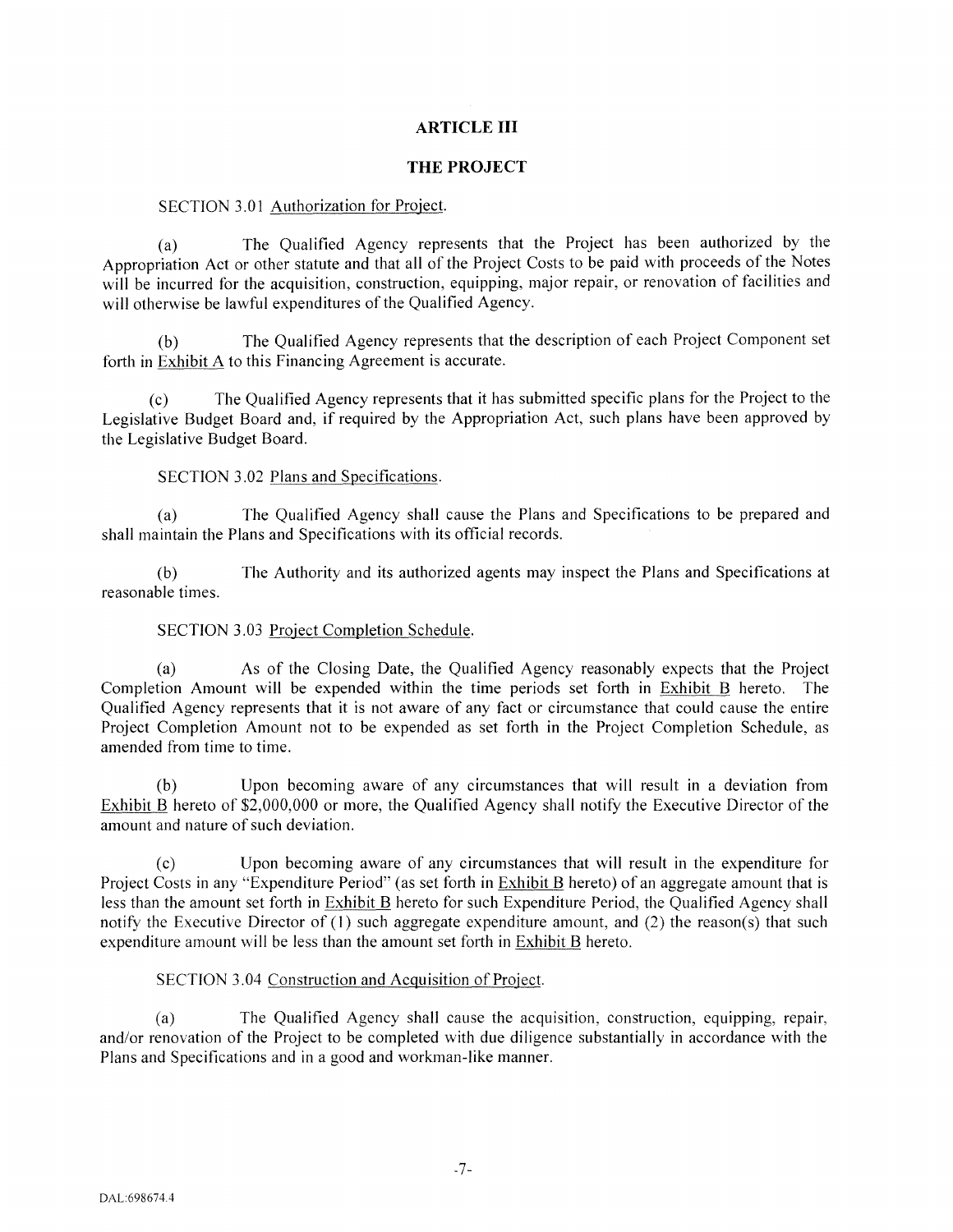(b) The Qualified Agency represents that at least 95 percent of the Project Completion Amount will be expended to pay Project Costs constituting expenditures for the acquisition, construction, reconstruction, or rehabilitation of the Project.

(c) The Qualified Agency may shift its use of proceeds among Project Components to the extent permitted by law so long as such shift of use does not constitute an Event of Taxability. The Authority may require the Qualified Agency to obtain an opinion of Bond Counsel regarding taxability.

### SECTION 3.05 Licenses and Permits.

The Qualified Agency represents that it has obtained all necessary licenses, permits, and other governmental approvals necessary to complete the Project, except for those (if any) described in Exhibit C to this Financing Agreement.

## SECTION 3.06 Disbursements from Project Fund.

(a) The Qualified Agency may cause disbursements to be made from the Project Fund in accordance with contracts for the Project and with this Financing Agreement and the Resolution.

(b) The Qualified Agency acknowledges that the Project Fund may be applied in accordance with the Resolution for purposes other than the payment of Project Costs.

(c) The Qualified Agency acknowledges and agrees that interest earned m funds contained in the Project Fund may be used to pay interest payments, if any, on the Notes.

(d) To obtain a disbursement of funds from the Project Fund for the payment of Project Costs, the Qualified Agency shall submit to the Authority, not later than the Business Day immediately preceding the disbursement date, a properly completed Disbursement Certificate. Subject to Subsection (e) of this Section 3 .06, upon determining that the submitted Disbursement Certificate has been properly completed, the Executive Director shall cause the Comptroller to transfer funds in the Project Fund to the appropriate fund(s) of the Qualified Agency in the amount(s) set forth in the Disbursement Certificate. The Qualified Agency shall apply the funds so transferred to the payment of Project Costs.

(e) Disbursements from the Project Fund for the payment of Project Costs shall not exceed, in the aggregate, the Project Completion Amount without the prior approval of the Executive Director (which approval shall be based on availability of funds and legal authorization).

Before a disbursement from the Project Fund may be made with respect to any Project Component in excess of the estimated cost of such component shown on Exhibit A of this Financing Agreement, the Qualified Agency shall give notice to the Executive Director identifying such Project Component and stating the amount of such excess.

(g) In the event that the Authority determines that the Qualified Agency has breached any material representation, warranty, or agreement in this Financing Agreement, the Authority, in its discretion, may suspend further disbursement of funds from the Project Fund if it is advised in writing by the Texas Attorney General that (I) such suspension is lawful, and (2) such breach constitutes a breach of this Financing Agreement and such suspension may commence not sooner than the 30th day after the date of delivery to an Authorized Agency Representative of notice of such suspension, and may continue until such breach is cured or is waived by the Executive Director. If such breach is not cured or waived within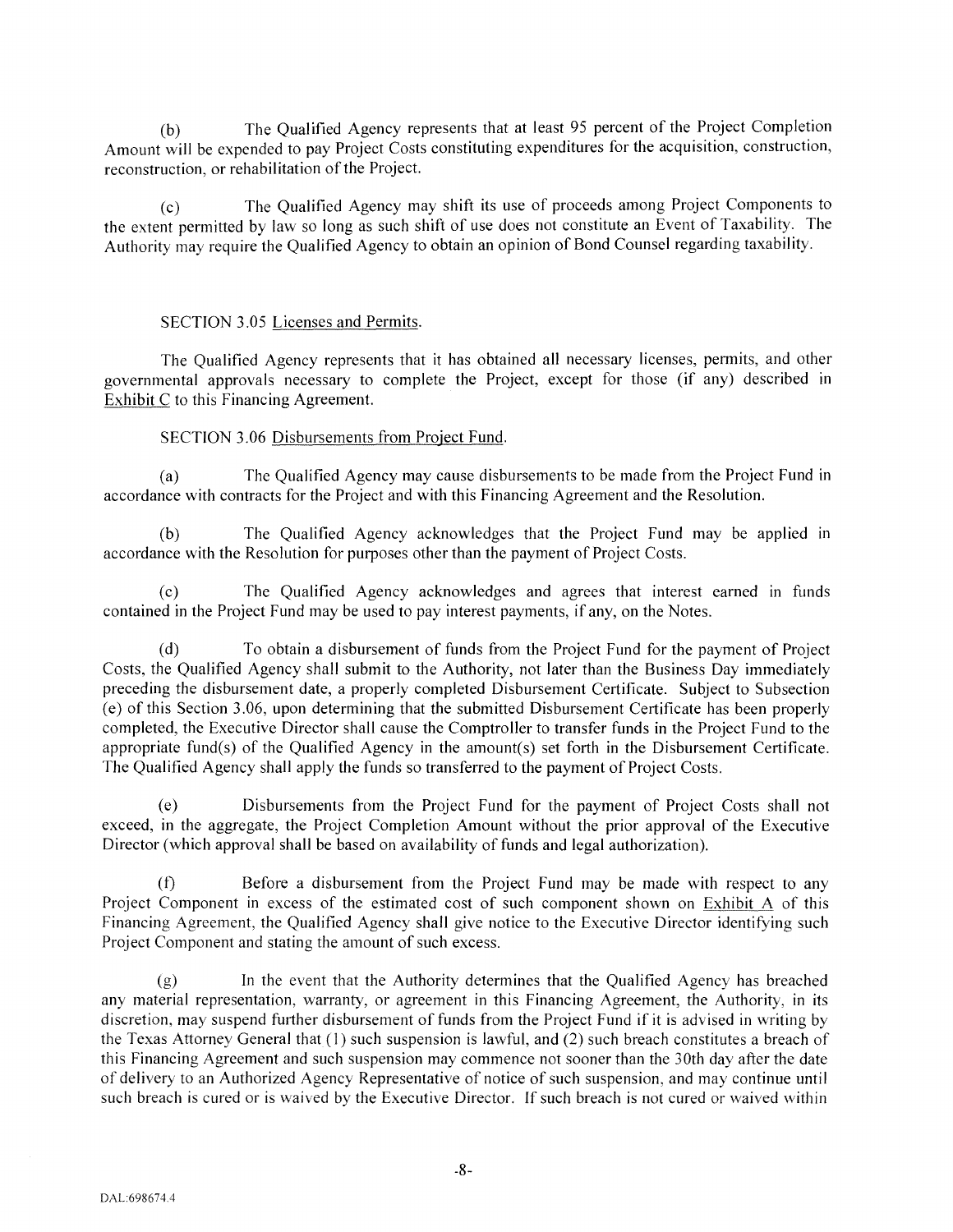90 days after the date such suspension commenced, the Authority may apply any remaining funds in the Project Fund allocated to the payment of Project Costs in the manner permitted by the Resolution and law.

(h) To the extent required by law, the Qualified Agency has submitted a master plan for construction of its facilities and shall periodically revise the master plan in accordance with such law.

### SECTION 3.07 Status Reports.

Not later than the 15th day of each month, through the month following the month in which the Project Completion Date occurs, the Qualified Agency shall prepare and deliver to the Executive Director a status report, containing the information set forth in Exhibit E to this Financing Agreement, covering the preceding calendar month. At other times (whether before or after the Project Completion Date), the Qualified Agency shall provide the Executive Director, upon request, with any information available to the Qualified Agency regarding the expenditure of funds disbursed to the Qualified Agency from the Project Fund or the condition or use of the Project.

## SECTION 3.08 Inspection of Project.

The Authority and its authorized agents, at reasonable times before and after completion of the Project, may enter on and inspect the Project and examine any records of the Qualified Agency relating to the Project.

#### SECTION 3.09 Completion of Project.

Upon the completion of the Project (or when no further proceeds of the Notes are to be expended for Project Costs), the Qualified Agency shall deliver to the Executive Director a properly completed Project Completion Certificate.

## SECTION 3.10 Use of Project.

(a) The Qualified Agency may use the Project for any lawful purpose so long as such use does not constitute an Event of Taxability.

The Qualified Agency shall not lease any part of the Project to, or permit any part of the Project to be operated, managed, or otherwise used by, an entity other than an agency or political subdivision of the State without the prior approval of the Executive Director. The Authority shall direct the Executive Director to approve any proposed arrangement for use of the Project (or a part thereof) by a nongovernmental entity upon obtaining an opinion of Bond Counsel to the effect that such arrangement will not constitute an Event of Taxability. Any agreement or understanding that allows any other agency or political subdivision of the State to use all or any portion of the Project shall limit such use in a manner sufficient to prevent an Event of Taxability.

## SECTION 3.11 Authority Not Responsible for Project.

(a) The Authority has no responsibility for the acquisition, construction, equipping, repair, or renovation of the Project or for the operation or maintenance of the Project.

(b) If the amounts in Project Fund are insufficient for the payment of all of the Project Costs, the Authority is not responsible for the payment of any Project Costs that cannot be paid from the Project Fund.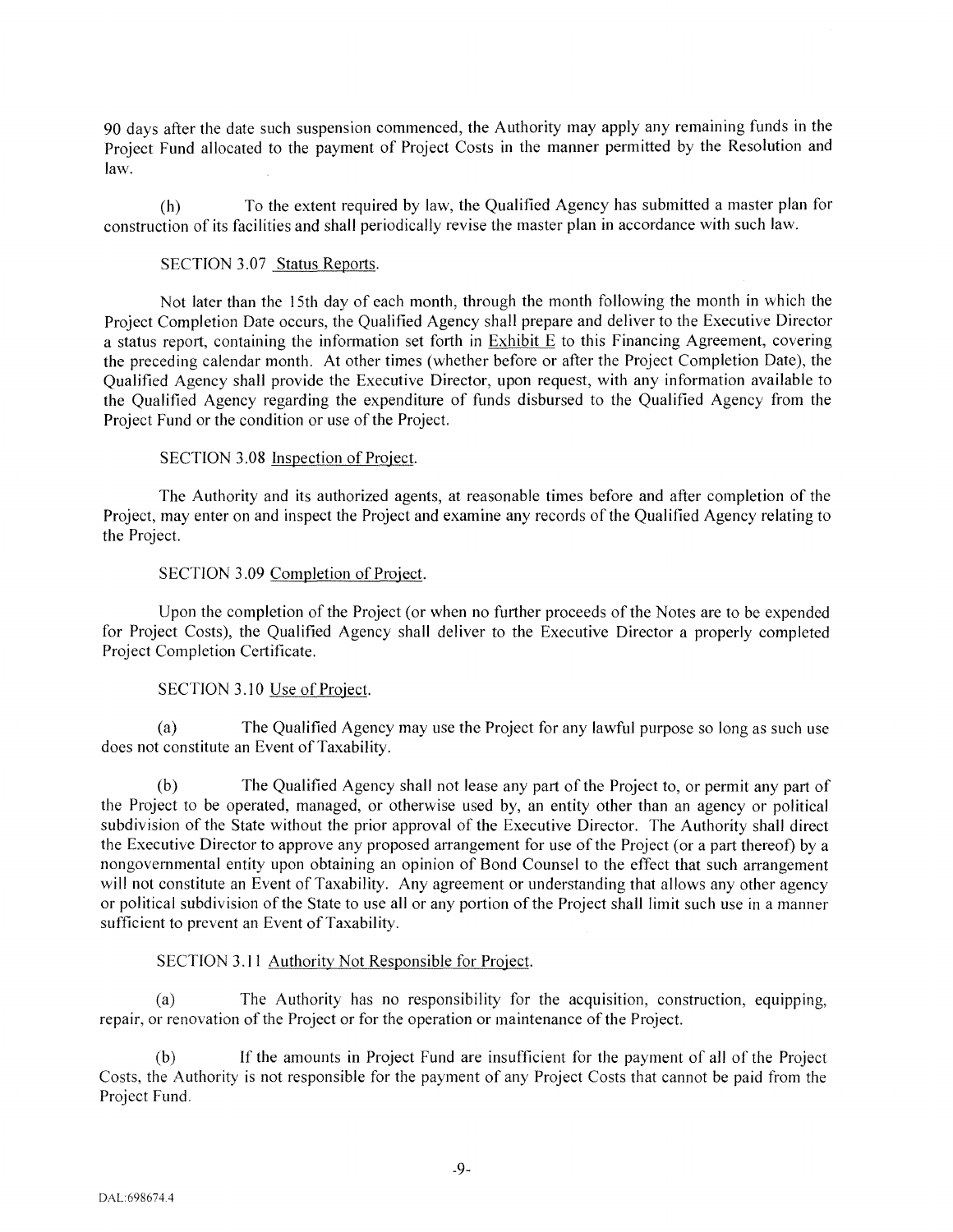## SECTION 3.12 Necessity for Project.

The Qualified Agency represents to the Authority that, as of the Closing Date:

(a) the provision of the Project in accordance with the Project Completion Schedule is necessary in order for the Qualified Agency to effectively carry out its lawful duties and functions; and

(b) the Qualified Agency expects that it will use the Project for the purposes for which it is designed for the entire useful economic life of the Project.

### **ARTICLE IV**

## **THE NOTES**

## SECTION 4.01 Issuance of the Notes.

The Authority shall use its best efforts to issue and sell the Notes from time to time in an amount that is sufficient for the Project Completion Amount to be made available in the Project Fund for the payment of the Project Costs.

## SECTION 4.02 Cooperation by Qualified Agency.

The Qualified Agency shall take the action(s), enter into the agreement(s), provide the certification(s) contemplated by this Financing Agreement, and otherwise cooperate with the Authority and its agents, to effect the lawful issuance and administration of the Notes under this Financing Agreement.

### SECTION 4.03 Maintaining Tax-Exempt Status of the Notes.

The Qualified Agency will not take, or omit to take, any action that will adversely affect the exclusion from gross income for federal income tax purposes of interest paid on any Note, and, in the event of such action or omission, it will use all reasonable efforts to cure the effect of such action or omission. With the intent not to limit the generality of the foregoing, the Qualified Agency covenants and agrees that it will comply with the covenants set forth, unless it has received a written opinion of Bond Counsel to the effect that failure to comply with such covenant will not adversely affect the excludability of interest on any Note from the gross income for federal income tax purposes.

(a) No Private Payments. No portion of the payment of the debt service on the Notes will be directly or indirectly derived from payments (whether or not to the Qualified Agency or any related party) in respect of property, or borrowed money, used or to be used for a private business use. Furthermore, no portion of the payment of the debt service on the Notes will be directly or indirectly secured by any interest in property used or to be used for a private business use or payments in respect of property used or to be used for a private business use. The Qualified Agency will not impose or accept, directly or indirectly, any charge or other payment with respect to any Proceeds used in any trade or business of a nongovernmental person. For purposes of determining use of Proceeds, the Qualified Agency will apply the rules set forth in Section 4.03(b) below.

(b) No Private Use. The Qualified Agency will not use or permit any ofthe Proceeds of the Notes to be used, directly or indirectly, in any trade or business of a nongovernmental person.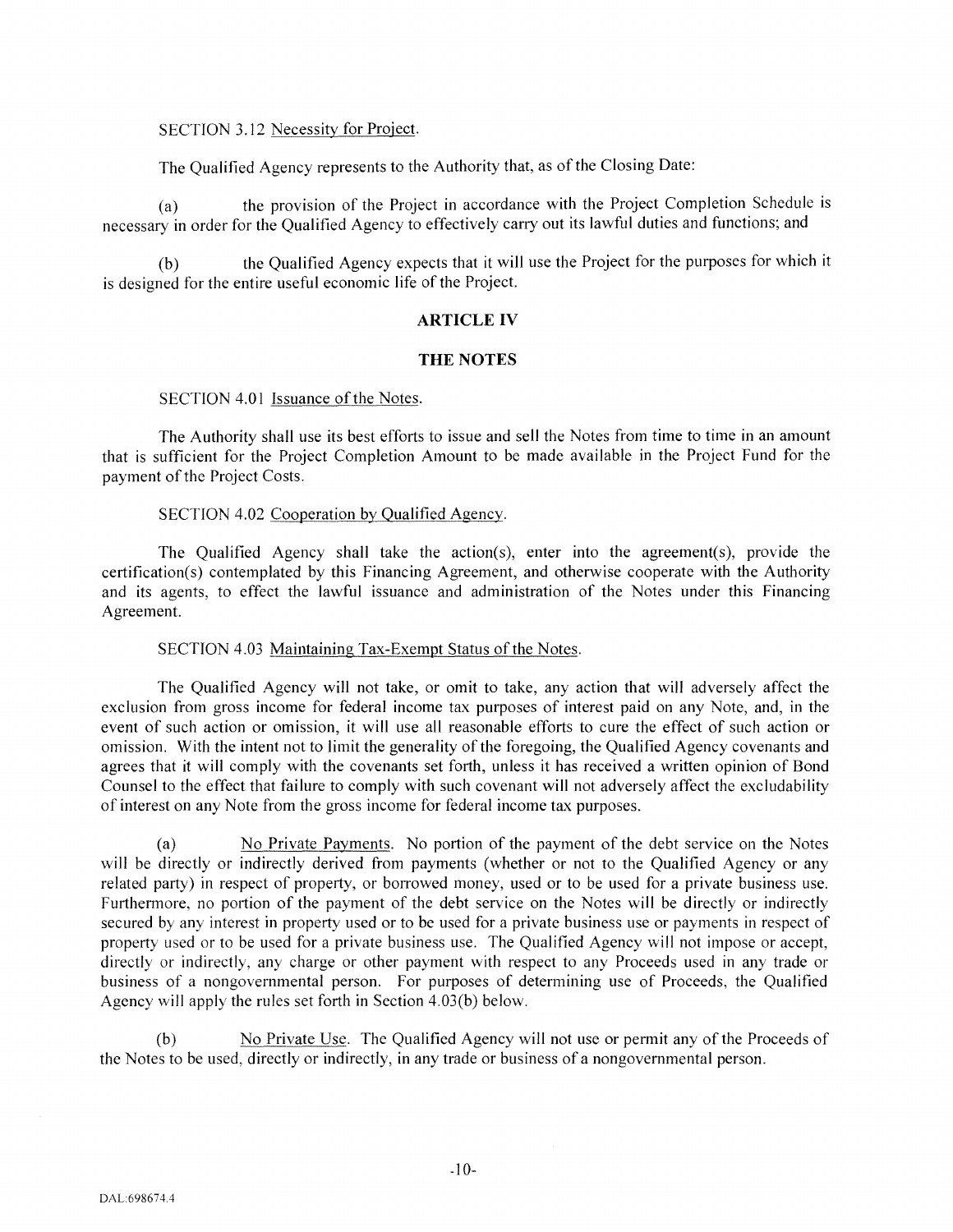(i) For purposes of determining use, the Qualified Agency will apply rules set forth in applicable Regulations and Revenue Procedures promulgated by the Internal Revenue Service, including, among others, the following rules:  $(A)$  Any activity carried on by a person other than a natural person or a state or local governmental unit will be treated as a trade or business of a nongovernmental person; (B) the use of all or any portion of the Project is treated as the direct use of proceeds; (C) a nongovernmental person will be treated as a private business user of Proceeds of the Notes as a result of ownership, actual or beneficial use of the proceeds pursuant to a lease, or a management or incentive payment contract, or certain other arrangements such as a take-orpay or other output-type contract; and (D) use in a trade or business exists if a nongovernmental person has any special legal entitlement to use directly or indirectly all or any portion of the Project.

(ii) In the case of any portion of the Project that is not available for use by the general public, the Qualified Agency will not permit any special economic benefit to be provided to any nongovernmental person. In determining whether there is a special economic benefit the following factors will be taken into account: (A) whether the portion of the Project in question is functionally related or physically proximate to property used in the trade or business of a nongovernmental person; (B) whether only a small number of nongovernmental persons receive the special economic benefit; and (C) whether the cost of the portion of the Project in question is treated as depreciable for federal income tax purposes by any nongovernmental person.

(iii) For purposes of this section, a management contract is a management, service, or incentive payment contract between a governmental person and a service provider under which the service provider provides services involving all, a portion of, or any function of, the Project. The following arrangements generally are not treated as management contracts that give rise to private business use: (A) Contracts for services that are solely incidental to the primary governmental function or functions of portion of the Project in question (for example, contracts for janitorial, office equipment repair, hospital billing, or similar services); (B) a contract to provide for the operation of a facility or system of facilities that consists predominantly of public utility property, if the only compensation is the reimbursement of actual and direct expenses of the service provider and reasonable administrative overhead expenses of the service provider; (C) a contract to provide for services, if the only compensation is the reimbursement of the service provider for actual and direct expenses paid by the service provider to unrelated parties.

(iv) For purposes of this section, use by the federal government and its agencies and instrumentalities is considered use of a nongovernmental person.

(v) For purposes of determining use, research contracts with nongovernmental persons that do not comply with the requirements in applicable Revenue Procedures promulgated by the Internal Revenue Service constitute use in a trade or business of a nongovernmental person.

(c) Loans of Sale Proceeds. No portion of the Proceeds of the Notes wi II be directly or indirectly used to make or finance a loan to any person other than a state or local governmental unit. For purposes of the foregoing covenant, Proceeds are considered to be "loaned" to a person or entity if (1) all or any portion of the Project is sold or leased to such person or entity in a transaction which creates a debt for federal income tax purposes, (2) capacity in or service from all or any portion of the Project is committed to such person or entity under a take-or-pay, output, or similar contract or arrangement, or (3) indirect benefits, or burdens and benefits of ownership, of such Proceeds or all or any portion of the Project are otherwise transferred in a transaction which is the economic equivalent of a loan.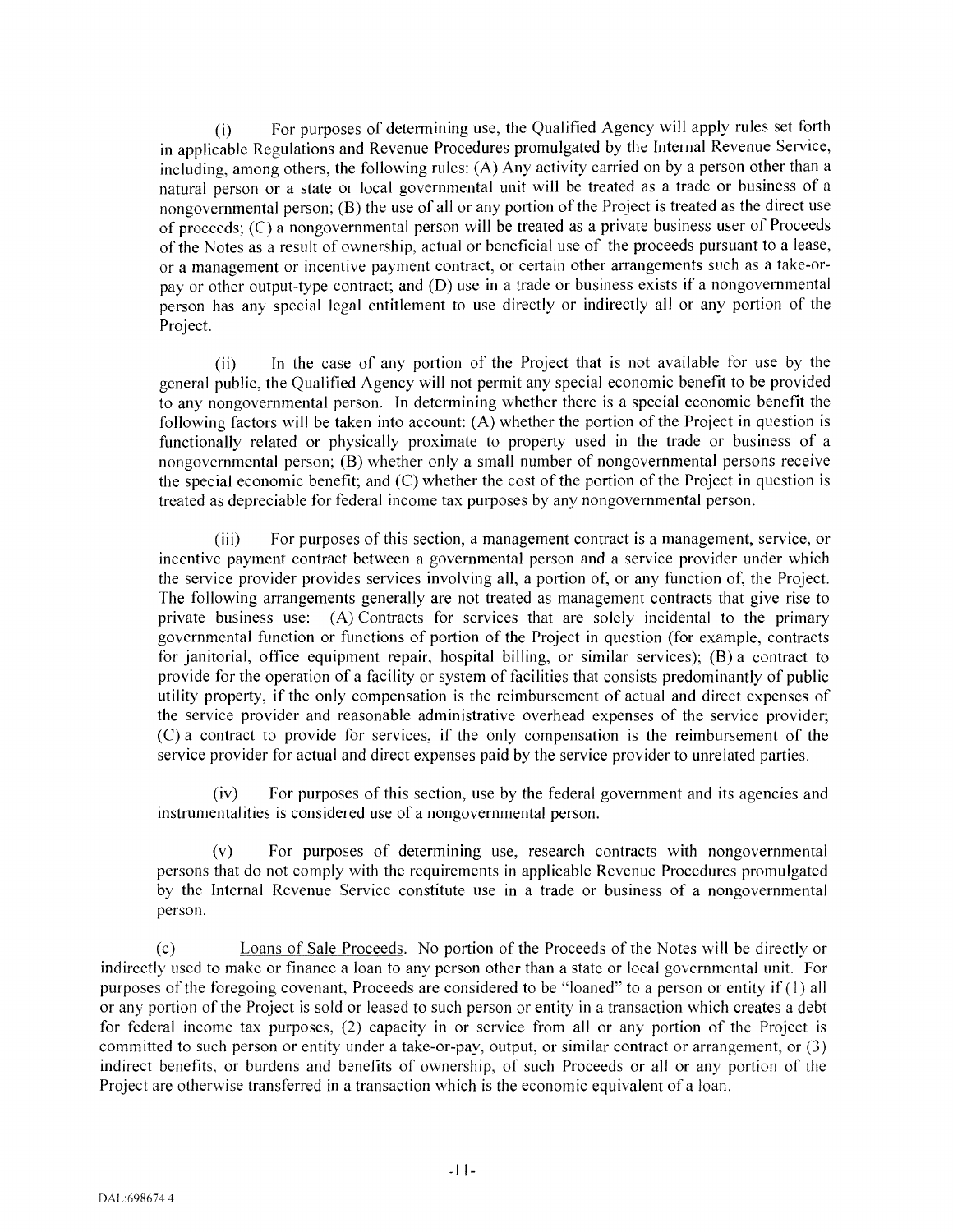(d) No-Arbitrage Covenant. The Qualified Agency will not, at any time prior to the final maturity of any Note, direct or permit the investment (or the use of Gross Proceeds to replace money so invested), if as a result of such investment the yield of all investments acquired with Gross Proceeds (or with money replaced thereby) on or prior to the date of such investment exceeds the yield of the Notes to stated maturity, except as permitted by section 148 of the Code and Regulations thereunder.

# SECTION 4.04 Arbitrage Rebate.

(a) The Qualified Agency shall timely take such lawful action as requested by the Executive Director to avoid or mitigate the obligation to make payments to the United States government under section 148(f) of the Code, unless an Authorized Agency Representative certifies to the Authority that the requested action is not practicable.

(b) If the Qualified Agency fails to cause Note proceeds to be expended within the time periods set forth in the Project Completion Schedule, the Executive Director may inquire as to the nature of such failure and the extent to which it is expected to continue.

(c) The Qualified Agency reasonably expects to use at least seventy-five percent (75%) of the "available construction proceeds" of any Note for "construction expenditures," as such terms are defined in Section 1.148-7(f) of the Regulations. The Qualified Agency shall use its best efforts to expend all funds necessary to complete its Project within the two-year expenditure period set forth in section  $148(f)(4)(C)$  of the Code as follows: (i) 10 percent of the funds within the 6-month period beginning on the date the Notes are issued; (ii) 45 percent of the funds within the 1-year period beginning on such date; (iii) 75 percent of such funds within the 18-month period beginning of such date; and (iv) 100 percent of such funds within the 2-year period beginning on such date. If a portion of the Project Completion Amount will remain unexpended as of the close of the two-year period beginning with the Closing Date (or such other period as specified by the Executive Director), the Qualified Agency, not later than the close of such period, shall notify the Executive Director of the amount of such unexpended funds and the purpose(s) for which such funds are being retained in the Project Fund after such period.

# SECTION 4.05 Disclosure Documents.

(a) The Qualified Agency shall provide the Authority, promptly upon request, with available information relating to the Qualified Agency or the Project that the Executive Director determines appropriate for inclusion in the Disclosure Documents. The Qualified Agency authorizes the Authority to include any such information in the Disclosure Documents.

The Qualified Agency shall provide the Authority with certification of an Authorized Agency Representative to the effect that the information contained in the Disclosure Documents provided by the Qualified Agency is accurate and does not omit any information necessary to make the information provided not misleading.

(c) The Qualified Agency authorizes the Authority and any offeree or purchaser of the Notes to rely on the information and certifications provided by the Qualified Agency under this section. The Notes will not be issued unless the information and certifications requested under this section have been provided by the Qualified Agency.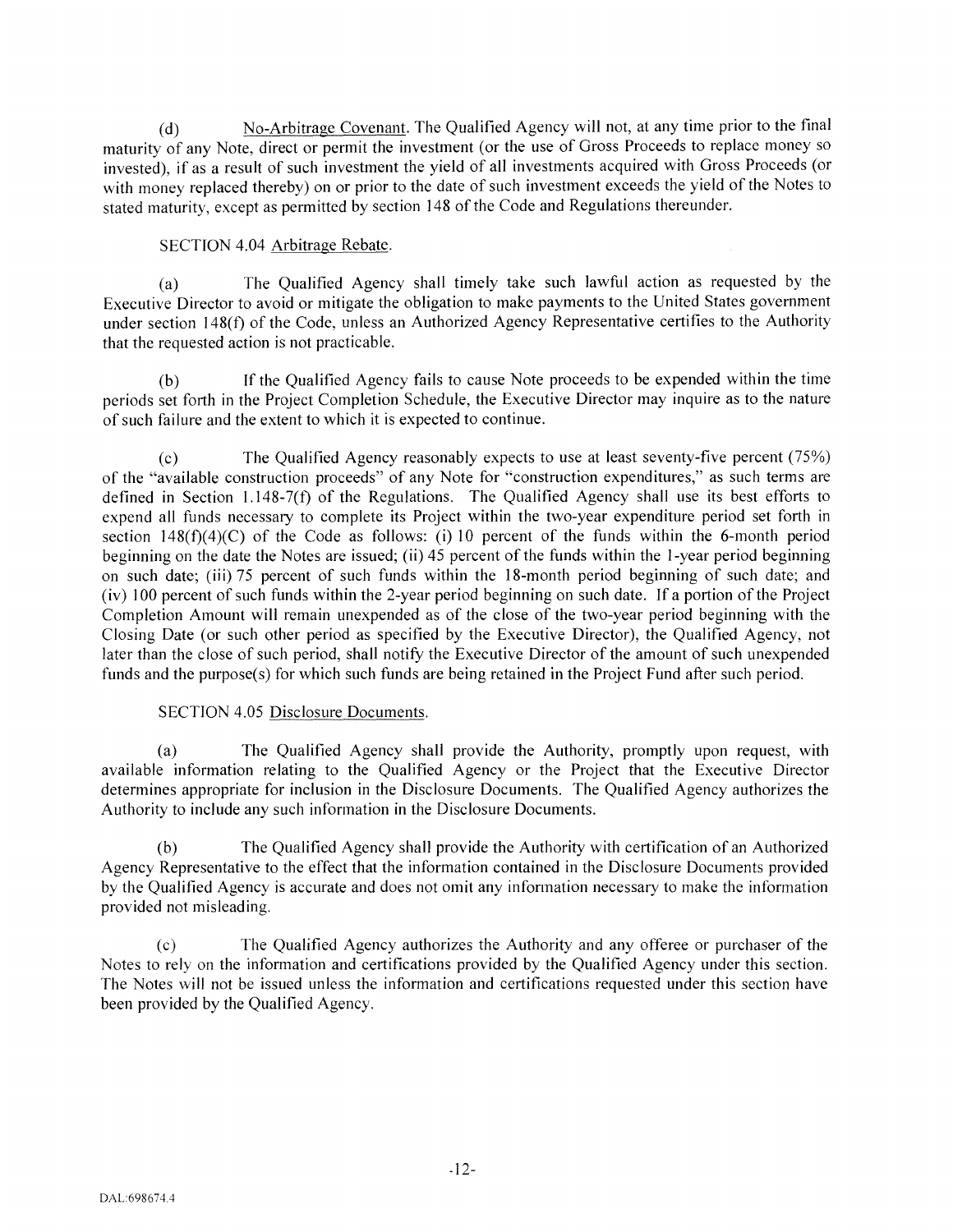## **ARTICLE V**

### **PARTICULAR AGREEMENTS**

#### SECTION 5.01 Recordkeeping.

(a) The Executive Director shall retain, as official records of the Authority, all Disbursement Certificates, the Project Completion Certificate, all Project Substitution Certificates, if any, and all Project status reports submitted by the Qualified Agency pursuant to this Financing Agreement.

(b) The Qualified Agency shall retain, as official records of the Qualified Agency, all materials, records, and information necessary to confirm the Qualified Agency's compliance with the provisions of Section 4.03 for a period beginning on the Closing Date and ending three years after the date the Notes are no longer outstanding.

### SECTION 5.02 Indemnification of Qualified Agency.

The Qualified Agency represents that, subject to applicable law, it intends that each Facility Contract providing for payment of goods or services exceeding \$25,000 will require indemnification of the Qualified Agency. The Qualified Agency will be provided with insurance, a surety bond, or other form of financial assurance, from a financially sound provider that assures performance under such Facility Contract with respect to such indemnification, unless the Qualified Agency determines that such financial assurance is not necessary or is required in a reduced amount.

## SECTION 5.03 Availability of Other Funding.

As of the Closing Date, the Qualified Agency represents that no funds (other than funds derived from Note proceeds) have been appropriated to the Qualified Agency for the biennium in which the Notes are issued for application to the payment of Project Costs that are to be paid with the proceeds of the Notes. It is understood and agreed, however, that the Qualified Agency may apply funds other than proceeds ofthe Notes for payment of Project Costs in compliance with applicable law.

### SECTION 5.04 Real Property.

The Qualified Agency represents that, subject to applicable law, it does not intend to acquire real property at a purchase price in excess of \$25,000 unless:

(I) such property is suitable for the Qualified Agency' intended use and has no defect or condition (including, without limitation, pollution or hazardous waste defects) that would jeopardize such use; or

(2) the Qualified Agency determines that, notwithstanding such nonsuitability, defect, or condition (as applicable), such acquisition is appropriate.

## SECTION 5.05 Title Insurance.

The Qualified Agency represents that, subject to applicable law, it does not intend to acquire any real property at a purchase price in excess of \$25,000 unless: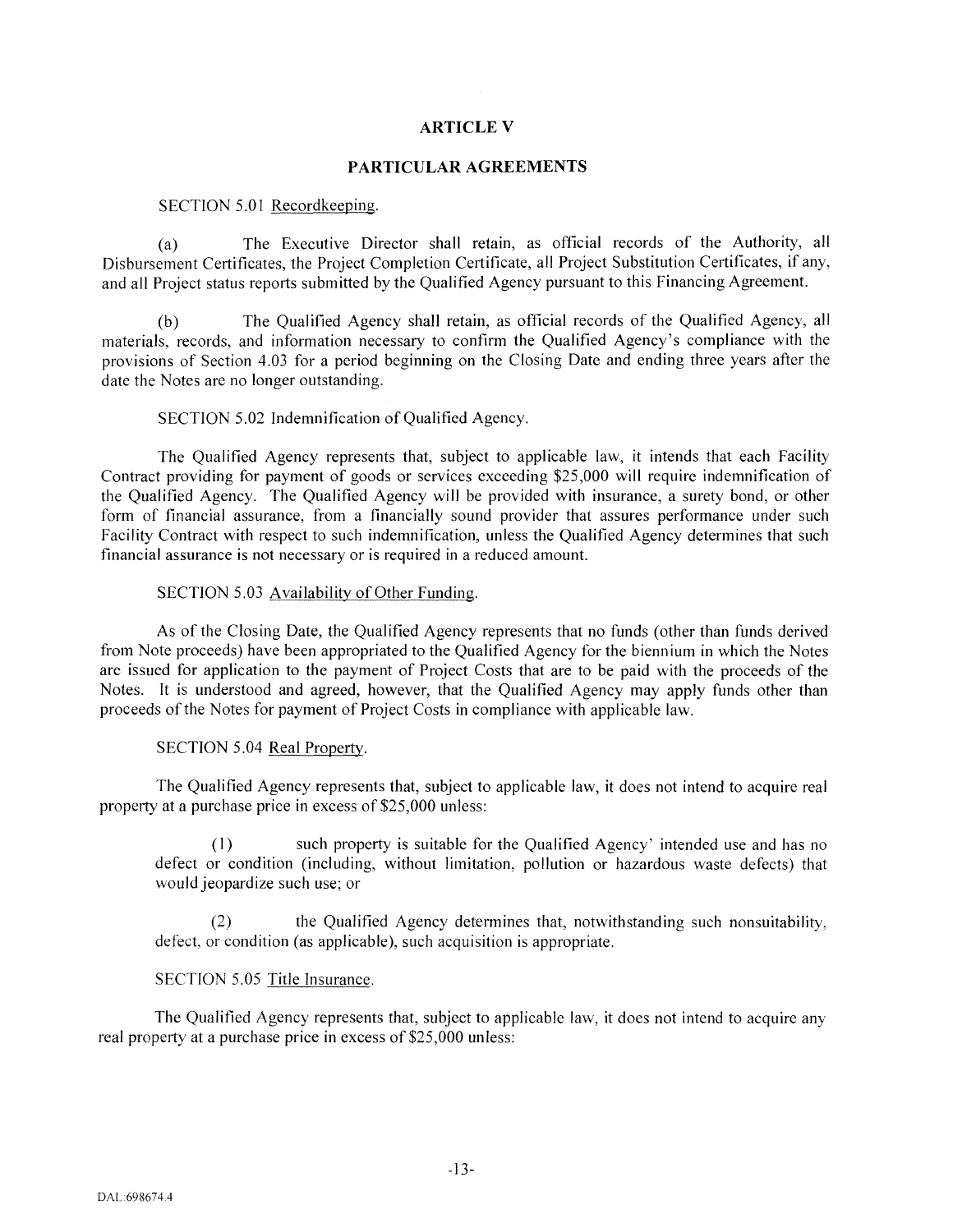(1) the Qualified Agency' title to such property is insured by title insurance in an amount not less than the purchase price paid by the Qualified Agency, subject to standard printed exceptions, with only those changes thereto normally required by a prudent purchaser; or

(2) the Qualified Agency determines that the acquisition of such real property without such title insurance is appropriate.

#### SECTION 5.06 Project Design.

The Qualified Agency represents that the Project has been (or will be) designed to satisfy all of the purposes that the Qualified Agency intends the Project to serve, and that the Qualified Agency has used (or will use) all reasonable efforts to design the Project so that the Project will be provided, and can be operated, at such reasonable cost as is consistent with applicable legal requirements and the sound business judgment of the Qualified Agency.

#### ARTICLE VI

## MISCELLANEOUS PROVISIONS

#### SECTION 6.01 Term of Agreement.

This Financing Agreement shall take effect upon its delivery by the parties hereto and shall remain in effect until the Notes have been fully paid or until no more periodic status reports are required from the Qualified Agency under this Financing Agreement, whichever is the later to occur.

#### SECTION 6.02 Amendment.

The Authority and the Qualified Agency, by mutual agreement, may amend this Financing Agreement if, before the amendment takes effect:

(I) the Qualified Agency obtains an opinion of its legal counsel to the effect that such amendment is permitted under the Agency Act and other law governing the Qualified Agency; and

(2) either of the following requirements is satisfied:

(A) the Authority obtains an opinion of Bond Counsel to the effect that such amendment will not constitute an Event of Taxability, violate the Authorizing Law or the Resolution, or adversely affect the rights of the owners of the Notes thereunder, or

(B) the owners of at least a majority in aggregate principal amount of the outstanding Notes affected by such amendment consent thereto.

## SECTION 6.03 Notices and Other Communications.

(a) Notices, certificates, approvals, and other communications under this Financing Agreement shall be in writing and delivered by United States mail, postage paid, by telex, telegram, or other electronic transmission, or by express or personal delivery, addressed as follows:

(I) if to the Qualified Agency: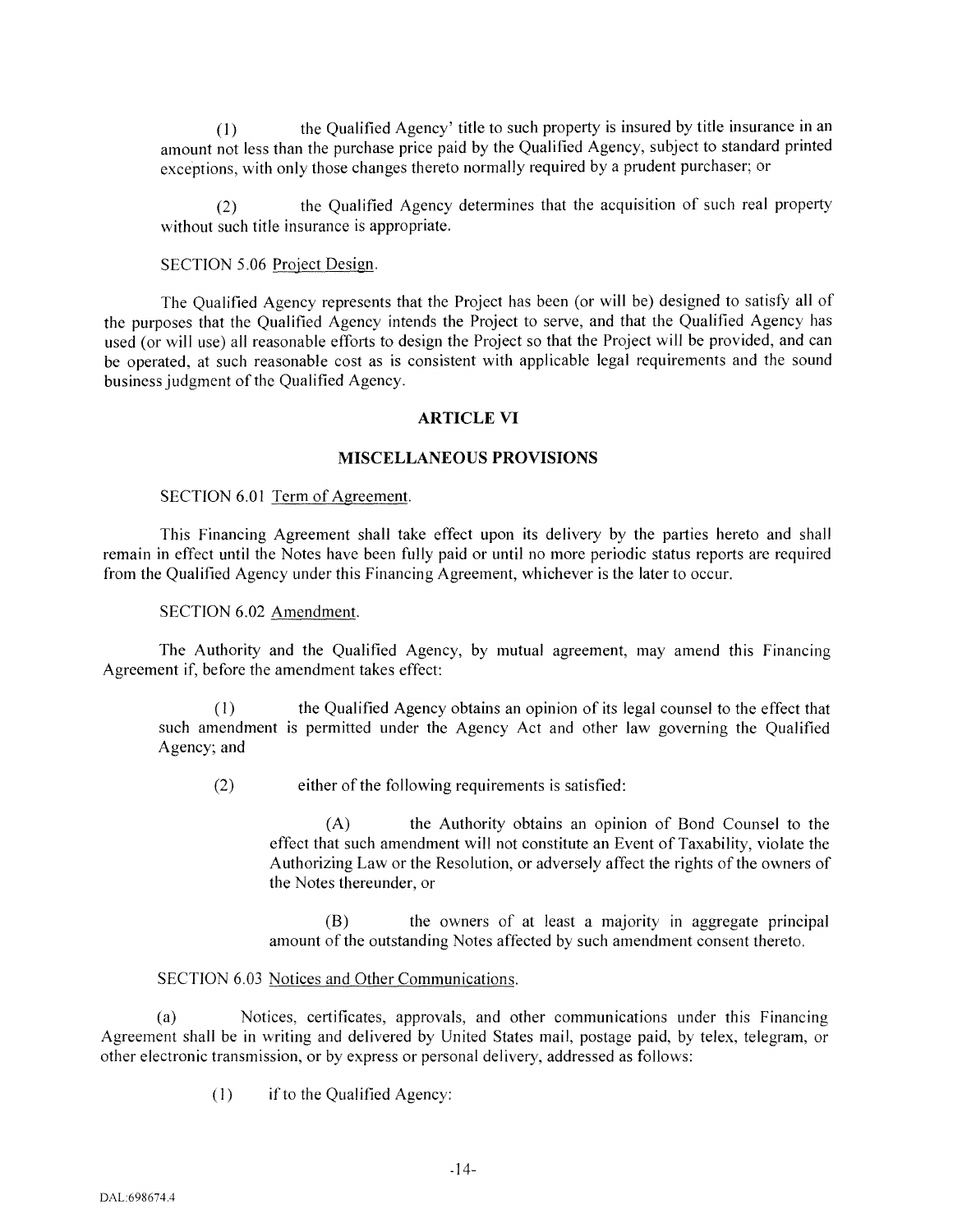TEXAS DEPARTMENT OF STATE HEALTH SERVICES  $1100$  W.  $49<sup>th</sup>$  Street Austin, Texas 78756 Attention: Bill Wheeler, Chief Financial Officer

 $(2)$  if to the Authority:

Texas Public Finance Authority 300 West 15th Street, Suite 411 Austin, Texas 7870 I Attention: Executive Director

(3) if to the Comptroller:

Comptroller of Public Accounts of the State of Texas  $208$  East  $10<sup>th</sup>$  Street Austin, Texas 78701 Attention: Chief Investment Officer

(b) Any such party may designate any additional or different address to which communications under this Financing Agreement shall be delivered by giving at least five days' advance notice thereof to the affected party.

(c) Any communication delivered by mail in compliance with this section is deemed to have been delivered as of the date of deposit in the mail.

(d) A provision of this Financing Agreement that provides for a different method of giving notice or otherwise conflicts with this section supersedes this section to the extent of the conflict.

SECTION 6.04 Exclusive Benefit.

This Financing Agreement shall inure to the exclusive benefit of and be binding on the Authority, the Qualified Agency, and their respective successors.

SECTION 6.05 Severability.

If any part of this Financing Agreement is ruled unenforceable by a court of competent jurisdiction, this Financing Agreement shall remain operable to the fullest extent possible under the application of such ruling.

## SECTION 6.06 Conflict with Memorandum.

In the event of a conflict between this Financing Agreement and the Memorandum, this Financing Agreement shall supersede the Memorandum to the extent of the conflict.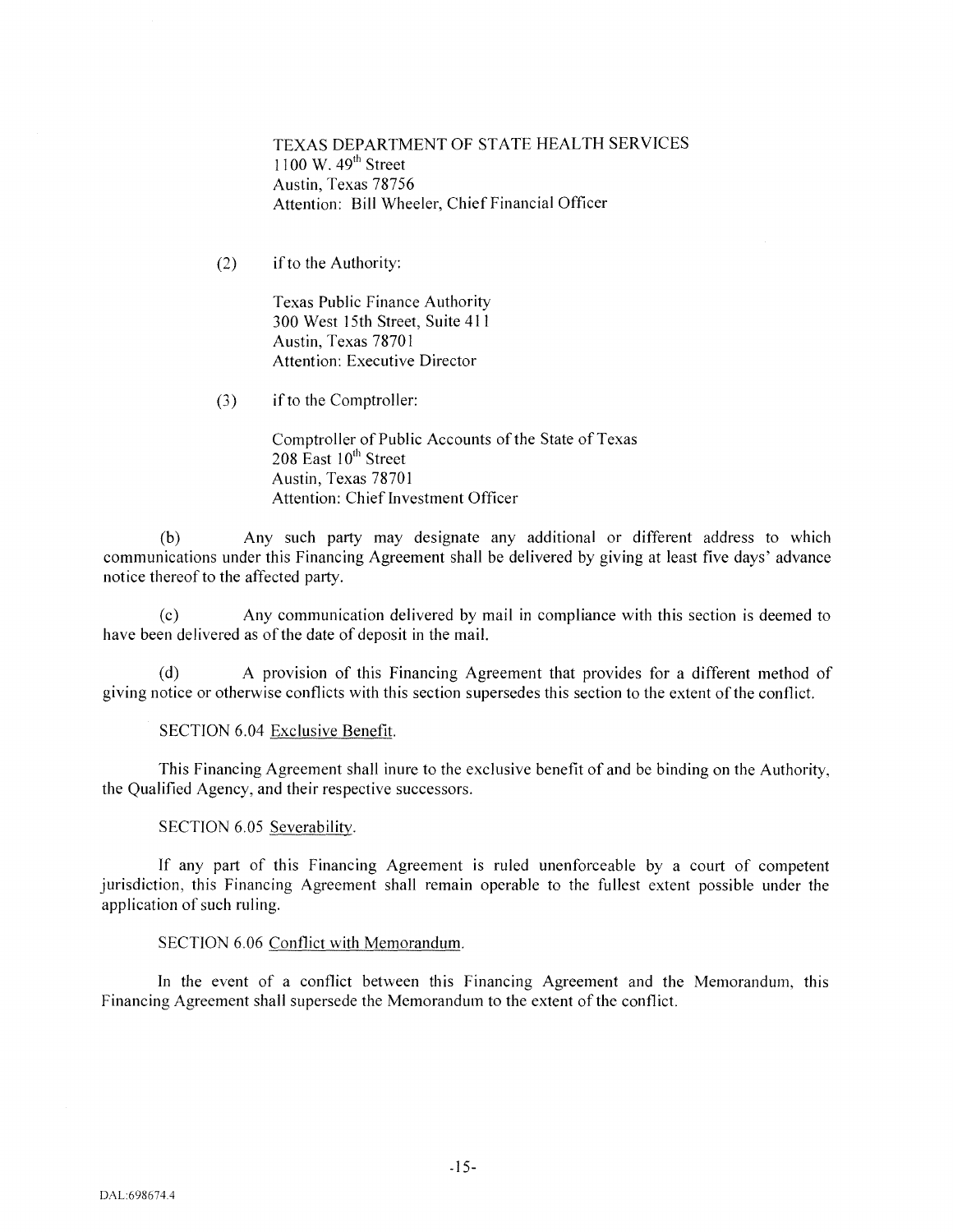# SECTION 6.07 Counterparts.

This Financing Agreement may be executed in multiple counterparts, each of which shall be an original and all of which shall constitute one and the same document.

SECTION 6.08 Governing Law.

This Financing Agreement shall be governed by and construed in accordance with the laws of the State.

 $\mathcal{L}^{\pm}$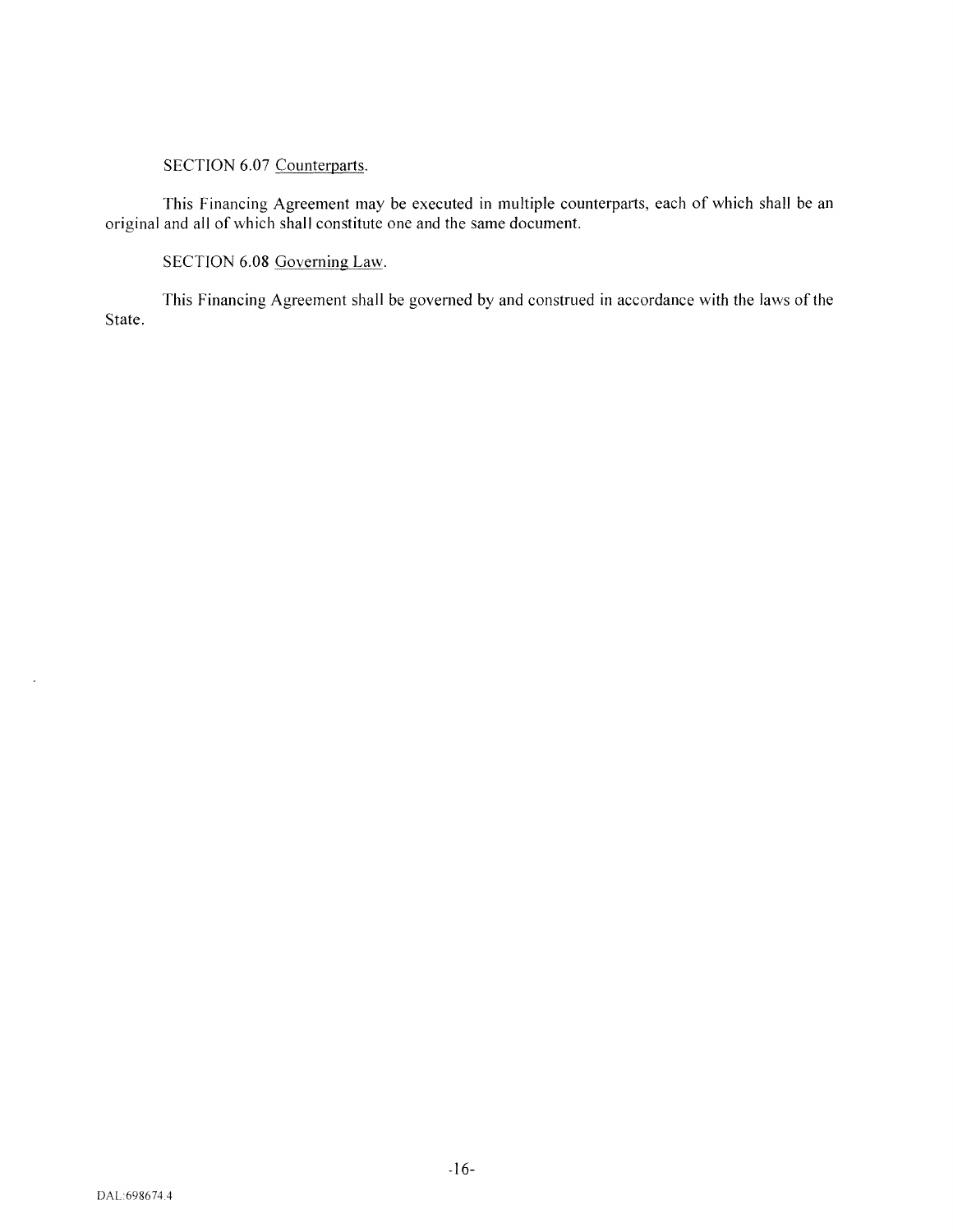IN WITNESS WHEREOF, the parties have caused this Financing Agreement to be executed by their respective duly authorized officers as of the date first above written.

TEXAS PUBLIC FINANCE AUTHORITY

 $By:$   $\mathcal{D}$ m/LL

Interim Executive Director

# TEXAS DEPARTMENT OF STATE HEALTH SERVICES

By: Bill Wheeler, Chief Financial Officer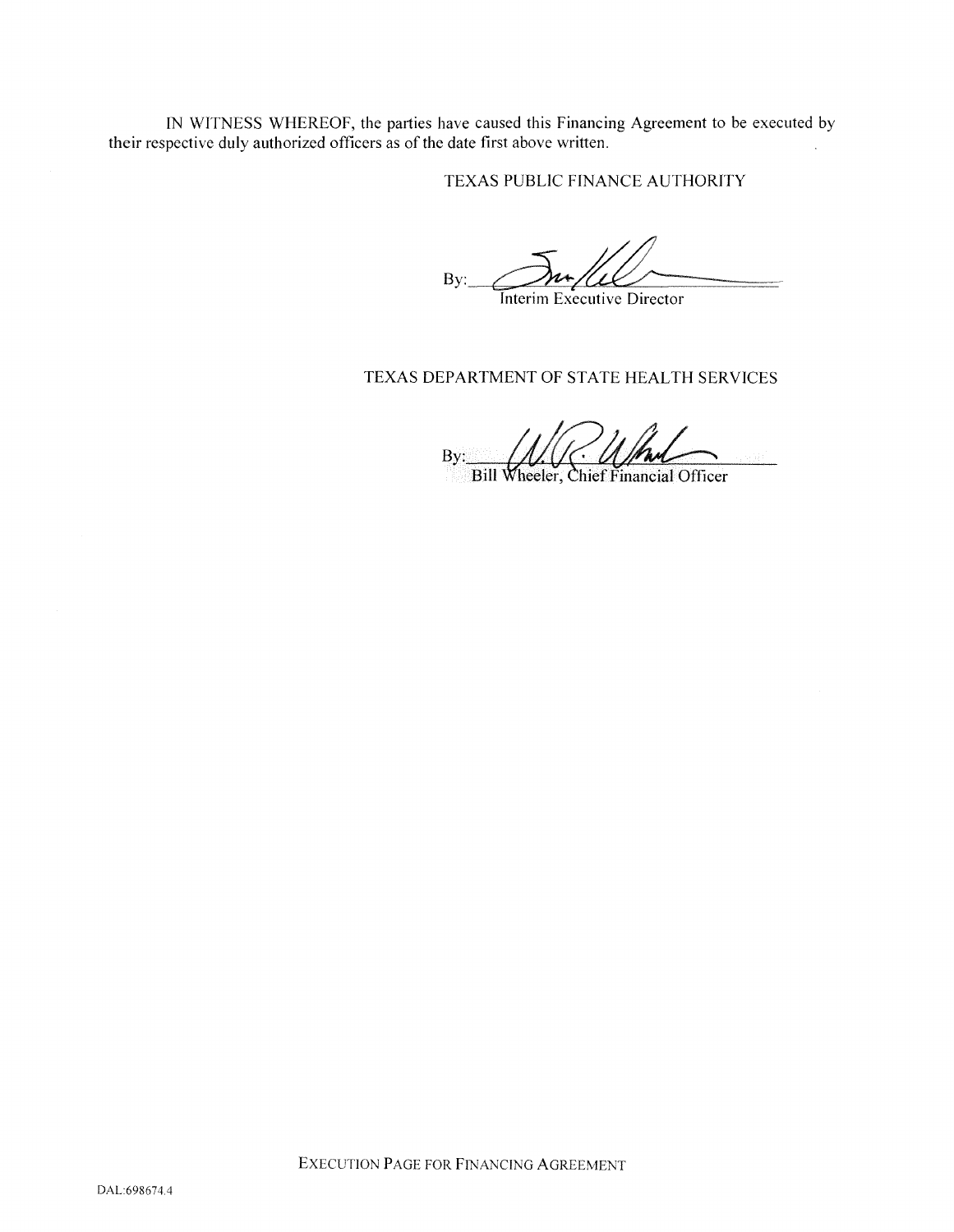# EXHIBIT A TO THE FINANCING AGREEMENT

# DESCRIPTION OF THE PROJECT

#### PROJECT COMPONENTS

Replace exterior envelope and \$20,000,000 upgrade HV AC system.

ESTIMATED COST

ESTIMATED USEFUL LIFE 50 years

#### ROBERT D. MORETON BUILDING EXTERIOR ENVELOPE REPLACEMENT PROJECT Preliminary Project Budget July 25. 2011

#### PROJECT SCOPE DESCRIPTION:

Complete replacement of the exterior envetope at the Robert D. Moreton Building; including ail perimeter walls, windows and doors. Upgrade and improve existing mechanical systems lo compliment more energy efficient envelope and address existing inadequacies. Replace existing roof and lighting protection system.

#### PROJECT FUNDING:

FY 2012 - 2013 Issuance of General Obigation Bonds - \$20 Million Total

| <b>CAPITAL PROJECT BUDGET:</b>             |                     |                                                       |
|--------------------------------------------|---------------------|-------------------------------------------------------|
| Description                                | <b>Budget</b>       | Remarks                                               |
| <b>Technical Services</b>                  |                     |                                                       |
| Architect/Engineer Fees (12.5% of constr.) | \$1,800,000         | Includes basic and additional services                |
| TFC Project Management (3,38% of proj.)    | \$675,000           | Prorated to \$20M budget - 3.375% actual              |
| TFC O&M Support (1.0% of constr.)          | \$150,000           |                                                       |
| <b>Construction Costs:</b>                 |                     |                                                       |
| Contractor                                 | \$14,500,000        | Construction Manager at Risk Guaranteed Maximum Price |
| Construction Material Testing              | \$243,500           | Includes envelope weather tightness testing           |
| Test & Balance HVAC                        | \$130,000           |                                                       |
| Miscellaneous Costs:                       |                     |                                                       |
| Moving Costs                               | \$1,300,000         | Based on 122,000 sf building area                     |
| Interest                                   | \$500               | Allowance                                             |
| Other / Misc.                              | \$1,000             | Allowance                                             |
| Contingency:                               | \$1,200,000         | Standard 6% of Project Budget                         |
|                                            | Total: \$20,000.000 |                                                       |

#### EXCLUSIONS:

Lease Costs

Interior Renovation - beyond what is required for envelope work

# PROJECT SCHEDULE;

See attached.

**Texas Facilties Commission** Facilities Design and Construction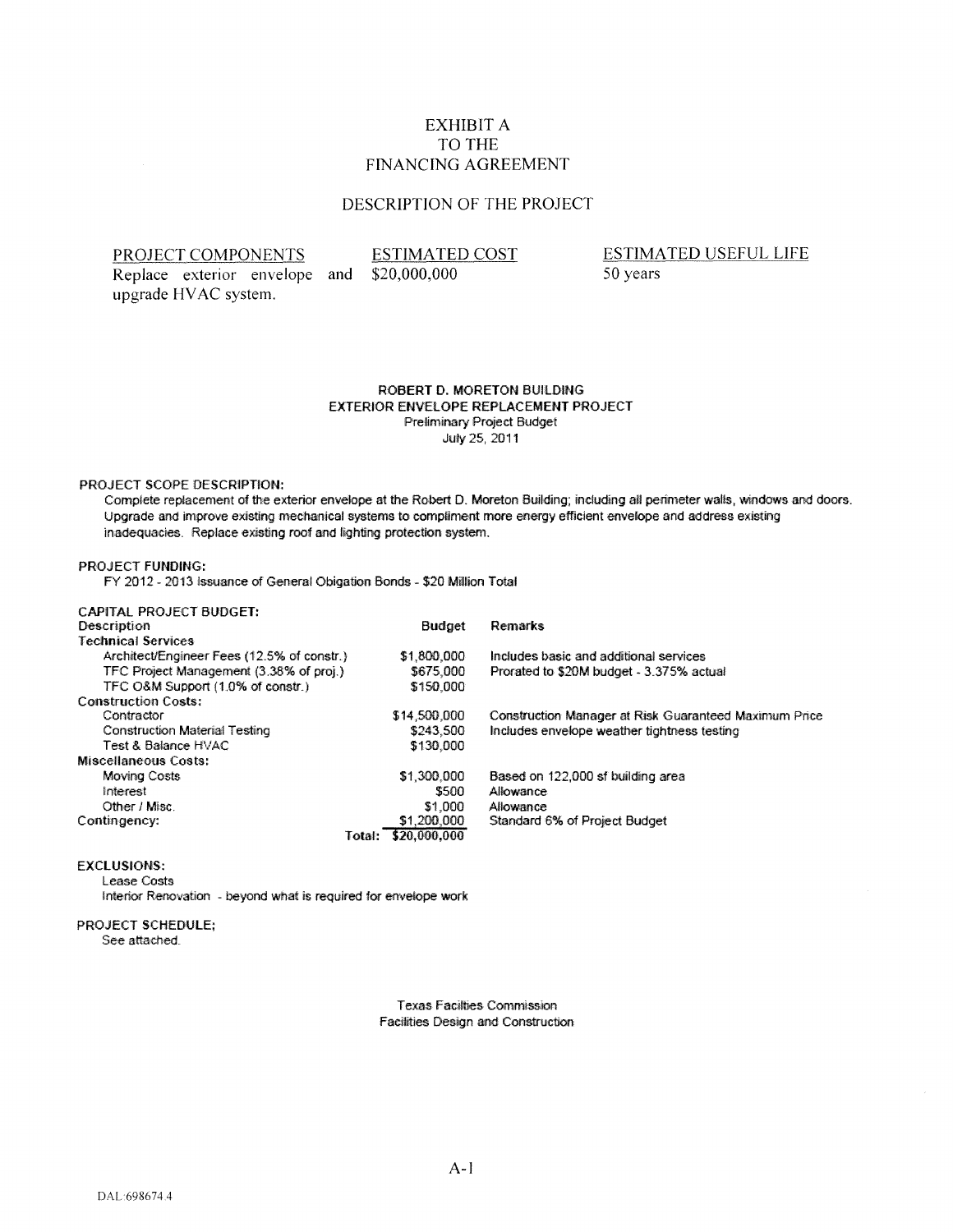# EXHIBIT B TO THE FINANCING AGREEMENT

## PROJECT COMPLETION SCHEDULE

# (PREPARED BY DSHS FROM THE EXPENDITURE SCHEDULE INCLUDED IN AGENCY'S REQUEST FOR FINANCING; GENERALLY, THE EXPENDITURE PERIODS ARE CONSECUTIVE SIX-MONTH PERIODS TO A 24 MONTH TOTAL TO FOLLOW THE CONSTRUCTION PROJECT SPENDING REQUIREMENTS FOR EXEMPTION FROM ARBITRAGE REBATE)

| EXPENDITURE<br><b>PERIOD</b> | PROJECTED PROJECT<br><b>EXPENDITURES</b><br><b>EACH PERIOD</b> |
|------------------------------|----------------------------------------------------------------|
| Jan 2012/Oct 2012            | \$4,000,000                                                    |
| Nov 2012/Aug 2013            | \$10,000,000                                                   |
| Sep 2013/May 2014            | \$6,000,000                                                    |
|                              |                                                                |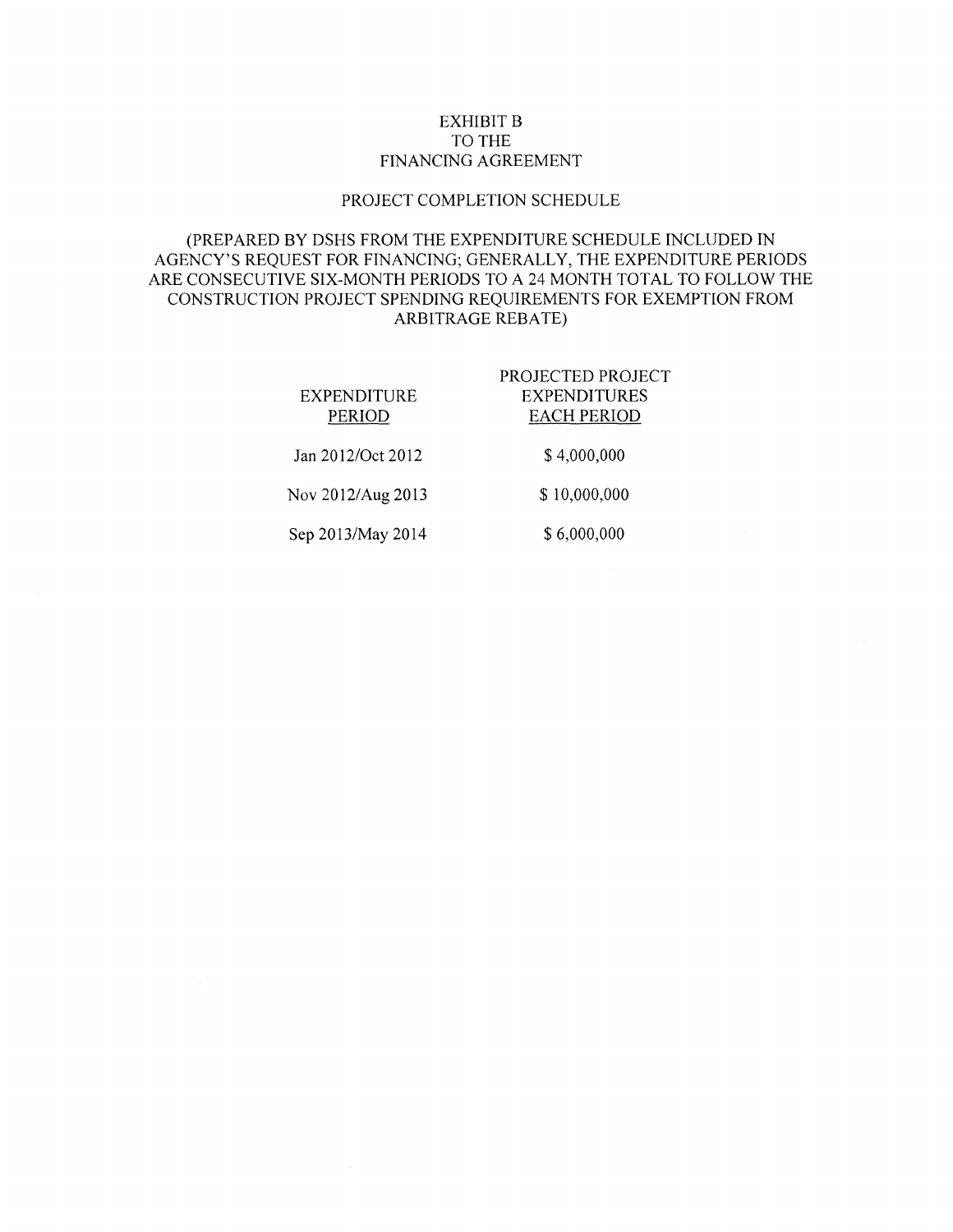## EXHIBIT C TO THE FINANCING AGREEMENT

## GOVERNMENTAL PROJECT APPROVALS

As of the Closing Date, the following licenses, permits, and other governmental approvals necessary to complete the Project have not been obtained (Describe each such approval (e.g., utility easement), stating for each (1) the identity of the Project facility (or facilities) for which such approval is required, (2) the primary requirements necessary to obtain such approval, and (3) the date that such approval is expected to be obtained):

N/A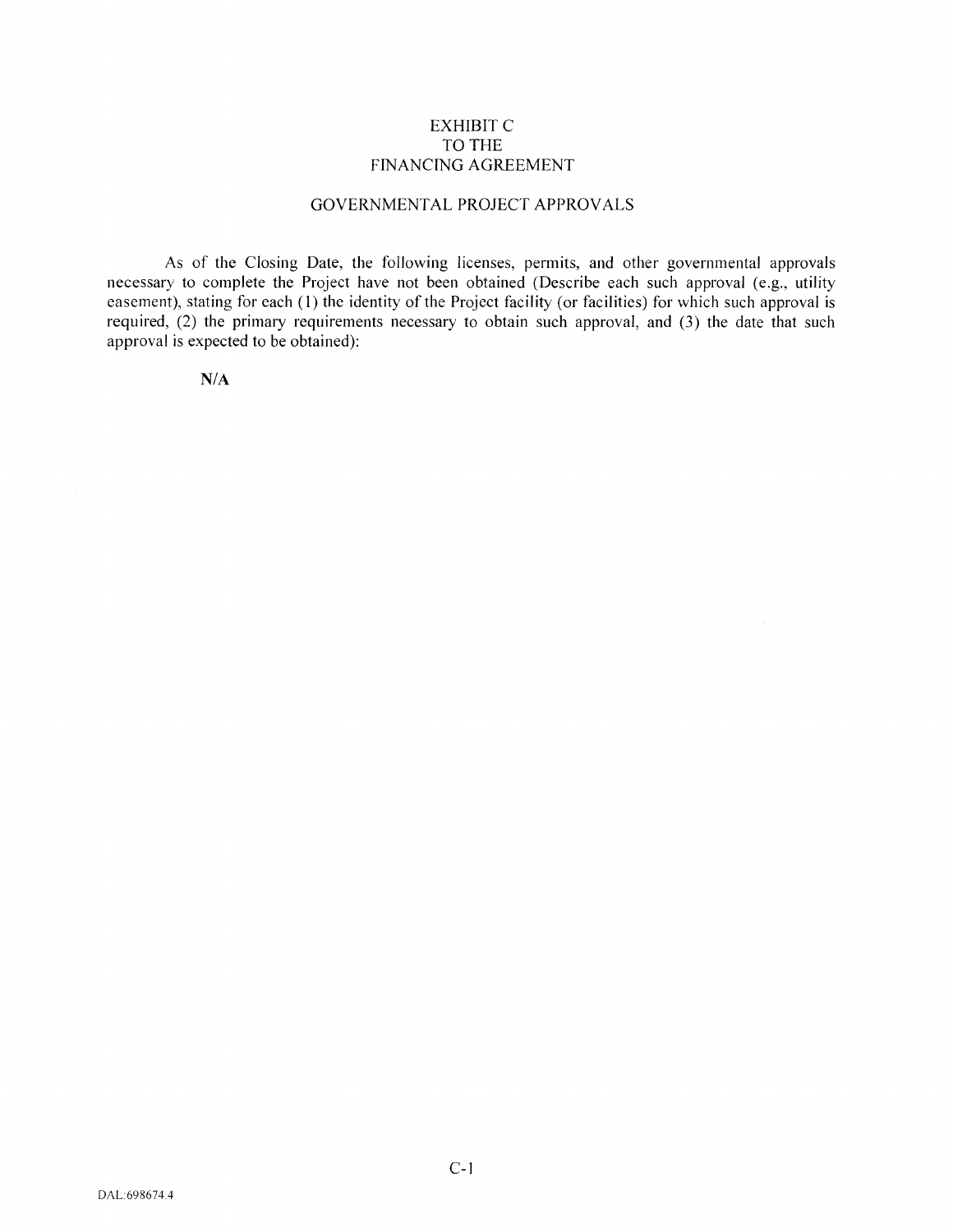## EXHIBIT D TO THE FINANCING AGREEMENT

## FORM OF DISBURSEMENT CERTIFICATE

## DISBURSEMENT CERTIFICATE

The undersigned hereby certifies, on behalf of the TEXAS DEPARTMENT OF STATE HEALTH SERVICES (the "Qualified Agency"), as follows:

(a) The capitalized terms in this Certificate that are not Oherein defined shall have the meanings defined in the Financing Agreement, dated as of November 30, 2011, between the Qualified Agency and the Texas Public Finance Authority.

(b) The Qualified Agency (Agency No. [\_]) requests disbursement from the Project Fund to pay Project Costs in the aggregate amount of \$\_\_\_\_\_\_\_\_\_\_\_. The aggregate of all disbursements (including this disbursement) from the Project Fund requested by the Qualified Agency to date is  $\mathbb{S}$  .

(c) Except as previously disclosed in writing to the Executive Director, the Qualified Agency is not in breach of any representation, warranty, or agreement in the Financing Agreement.

(d) The Qualified Agency reasonably expects to submit payment vouchers, in the aggregate amount of the disbursements requested by this Certificate, for the payment of the Project Costs for which disbursement is requested.

(e) For each item of Project Costs for which a disbursement of funds is requested, state the following information [attach separate sheet if necessary]:

| Program<br>Cost<br>Account | Appropriated<br>Fund No.<br>(D22 Profile) | Agency Fund<br>No.<br>(D23 Profile) | Agency<br>General<br>Ledger<br>Account | Appropriation<br>Year | Amount of<br>Disbursement | Project<br>Identification |
|----------------------------|-------------------------------------------|-------------------------------------|----------------------------------------|-----------------------|---------------------------|---------------------------|
|                            |                                           |                                     |                                        |                       |                           |                           |

IN WITNESS WHEREOF, the undersigned executes this Certificate on the date shown below.

## TEXAS DEPARTMENT OF STATE HEALTH SERVICES

By:

Bill Wheeler, Chief Financial Officer

Date: the contract of the contract of the contract of the contract of the contract of the contract of the contract of the contract of the contract of the contract of the contract of the contract of the contract of the cont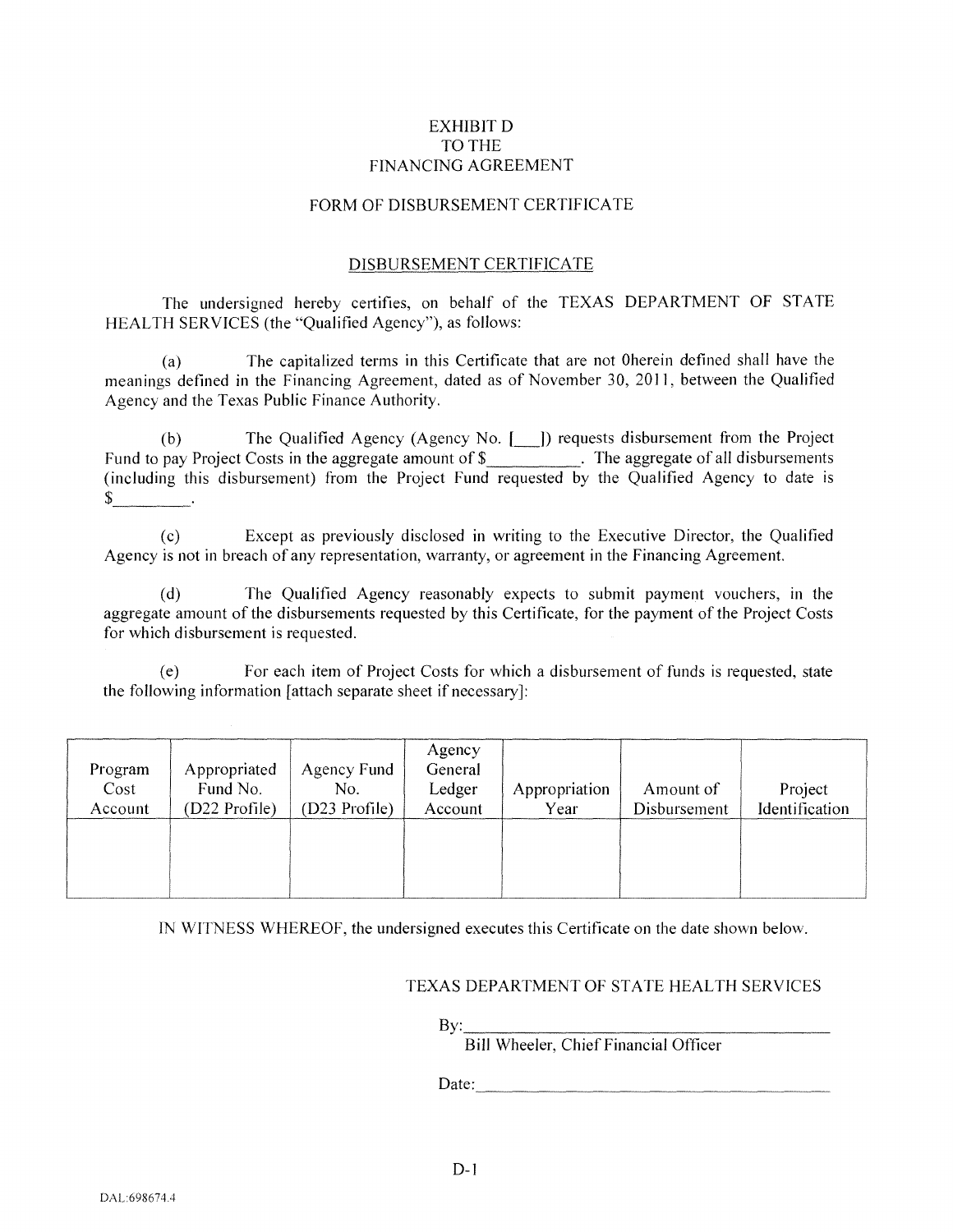## EXHIBIT E TO THE FINANCING AGREEMENT

# MONTHLY STATUS REPORT INFORMATION

The monthly status report prepared by the Qualified Agency pursuant to this Financing Agreement shall contain the following information with respect to the Project:

- (I) identity of the Project Components (name, ID no., etc.) and the original date on which such Project Components were first financed hereunder;
- (2) fund number(s);
- (3) the budget amount for the Project Components (including adjustments, if any);
- (4) description ofwork category;
- (5) amount expended for reporting month;
- ( 6) total amount expended to date;
- (7) amount encumbered;
- (8) available balance;
- (9) percent work complete;
- (10) percent funds expended; and
- (II) narrative identifying any problems (including, without limitation, delays and cost overruns) and indicating whether such problems will substantially alter the work schedule or costs.
- (12) identify any use of the Project or facilities by any Person other than a state or local governmental unit.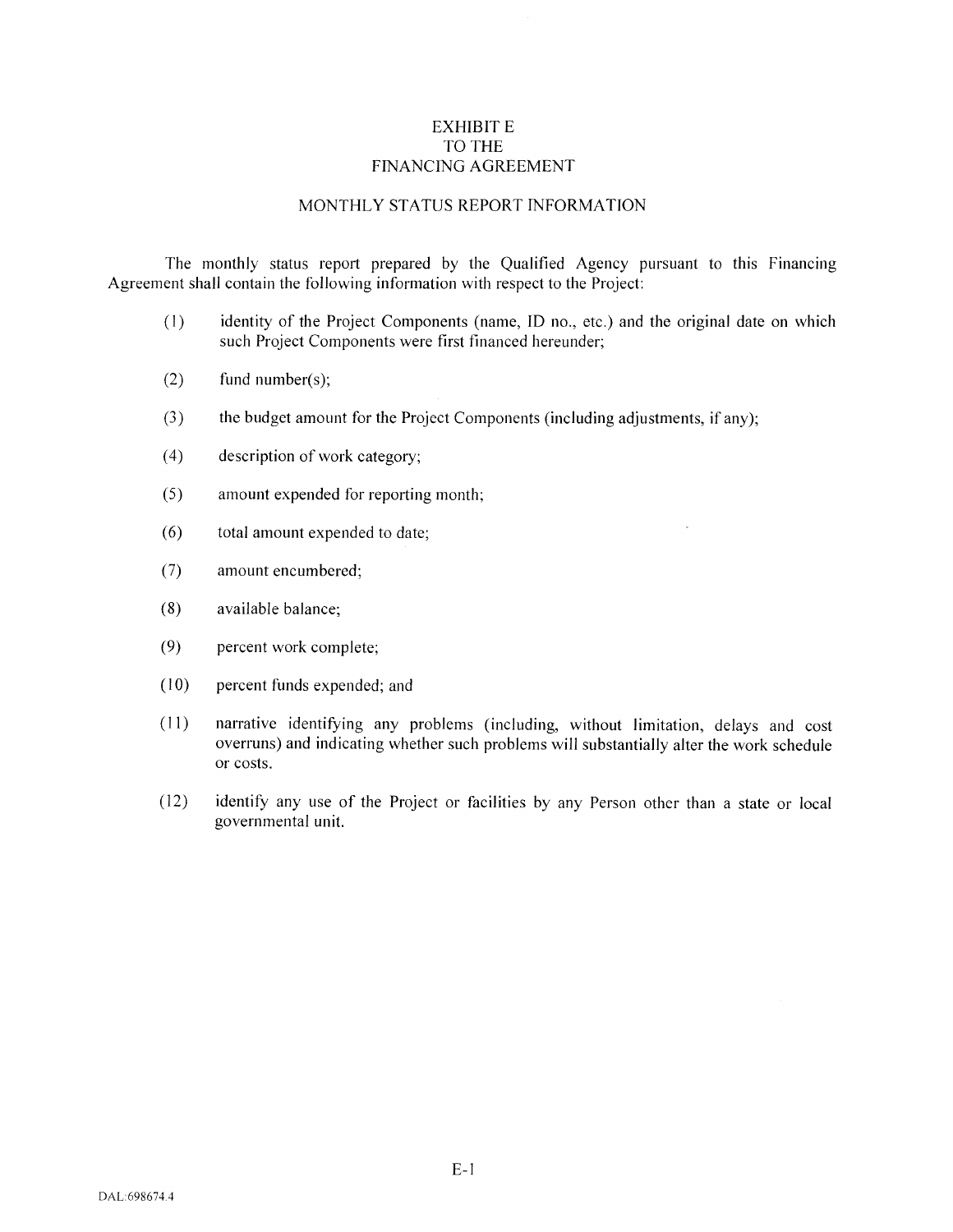## EXHIBIT F TO THE FINANCING AGREEMENT

# FORM OF PROJECT COMPLETION CERTIFICATE

## PROJECT COMPLETION CERTIFICATE

FUND NO. \_\_\_\_\_\_ \_

The undersigned hereby certifies, on behalf of the TEXAS DEPARTMENT OF STATE HEALTH SERVICES (the "Qualified Agency"), as follows:

(a) The capitalized terms in this Certificate that are not herein defined shall have the meanings defined in the Financing Agreement, dated as of November 30, 2011, between the Qualified Agency and the Texas Public Finance Authority.

(b) The Project was completed on (or no further proceeds of the Notes are to be expended for Project Costs as of) *[insert date]*.

(c) Except for \$ (the "Retainage"), all Project Costs that have been incurred have been paid, and no further disbursements from the Project Fund for the payment of Project Costs will be necessary.

(d) The Retainage is sufficient to pay all claims (I) for the payment of any Project Costs that are not presently due, and (2) for the payment of any Project Costs the liability for which is being contested or disputed by the Qualified Agency.

IN WITNESS WHEREOF, the undersigned executes this Certificate on the date shown below.

TEXAS DEPARTMENT OF STATE HEALTH SERVICES

Bill Wheeler, Chief Financial Officer

Date: